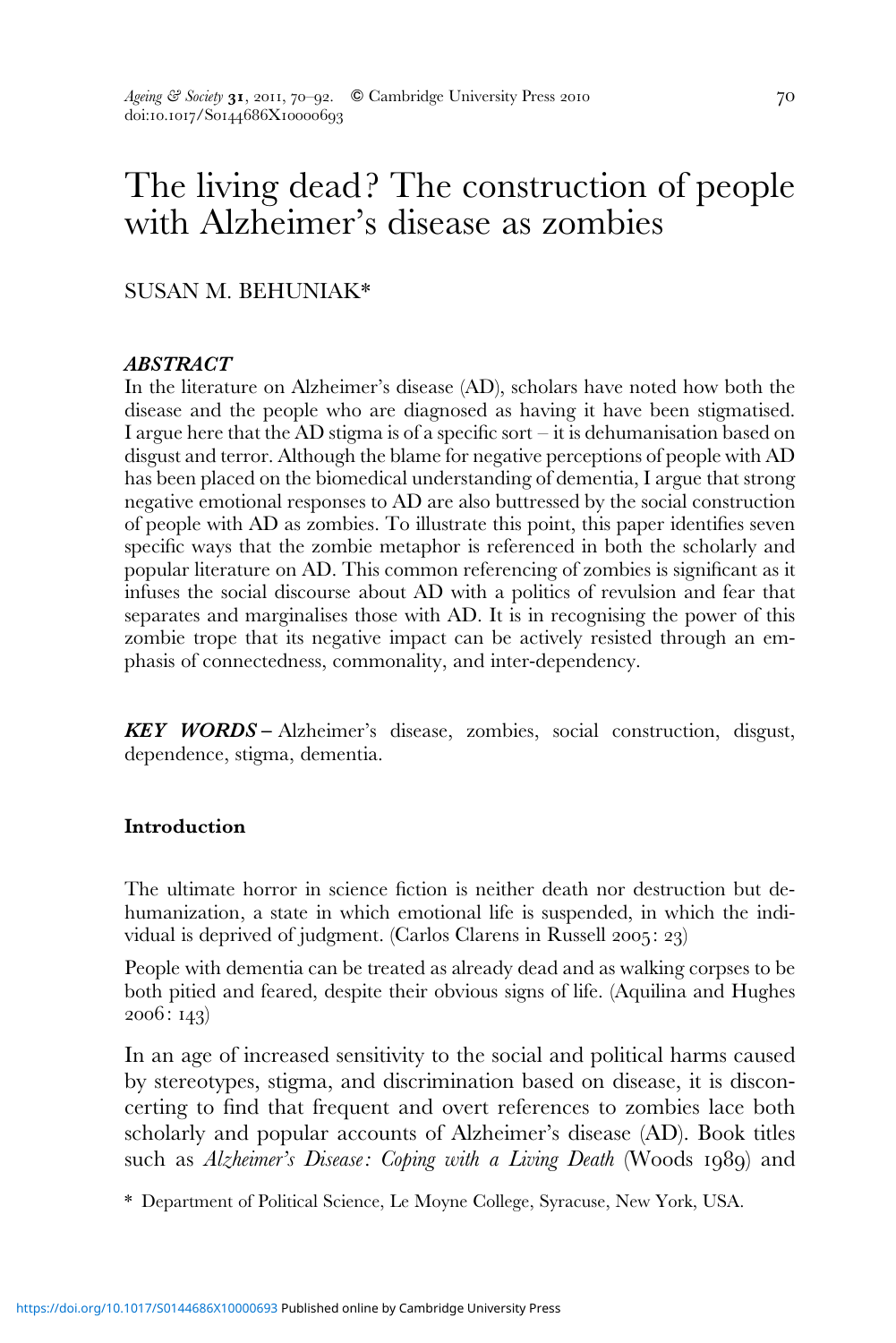The Living Dead: Alzheimer's in America (Lushin 1990) clearly link patients with ghouls. The destruction of the person and the animation of the corpse is another theme: Cohen and Eisdorfer (1986) referred to the 'death before death', Smith to the 'funeral that never ends' (1992: 49) and Fontana and Smith (1989) to the 'self that unbecomes'. And then there is the drawn-out nature of this dying: Death in Slow Motion: A Memoir of a Daughter, Her Mother, and the Beast called Alzheimer's (Cooney 2004), and A Curious Kind of Widow: Loving a Man with Advanced Alzheimer's (Davidson 2006).

The problematic association of zombies with AD patients has been explicitly noted in scholarly writing only once. In 'The return of the living dead: agency lost and found ?' Aquilina and Hughes (2006: 143) compared examples of quotes about zombies with those about patients with AD and concluded that it is difficult to discern which description refers to monsters and which to human beings, and that this confusion can cause real harm to people with AD. That AD is defined as a confused state between life and death has been noted by Matthews (2006: 163), who cautioned that 'it is easy to fall into thinking of dementia as a kind of ''living death'''. Herskovits (1995: 160) came close to making explicit reference to zombies in noting that the 'discursive controversy focuses on the figure of the Alzheimer's ''victim'' as dehumanized monster'. Other researchers have focused on the stigma associated with AD, not naming the zombie metaphor except by way of implication. Sabat (2003) critiqued the many ways that public discourse imposes 'malignant positioning' on patients with AD; Herrick, Pearcey, and Ross (1997) regarded stigma as 'contagious'; and Jolley and Benbow (2000: 117) compared AD with cancer, tuberculosis, AIDS, and leprosy since as a label it 'commands fear before sympathy, because it has been marketed largely through its most debilitating, demeaning and despairing features'. In his study of the history of AD, Fox (1989: 58) began by noting that AD 'conjures up images of a hideous, debilitating condition', and that others have called AD 'the disease of the century' and 'the mind robber'. Whether or not these references to zombies are explicit or implicit, however, there has been no study of the specific ways in which AD patients have been socially constructed as zombies; a task I address here.

That the social construction of people with AD as zombies is highly problematic stems from the horrifying zombie trope in popular culture. Director George Romero's film Night of the Living Dead and its sequels have been the subjects of much analysis; scholars have suggested that his zombies are metaphors for consumerism (Harper 2002), race relations (Wood 2008), and the United States of America's (USA) involvement in Vietnam (Higashi 1990). My approach, however, is the exact opposite of these film deconstructions. I neither argue that the zombies in the Dead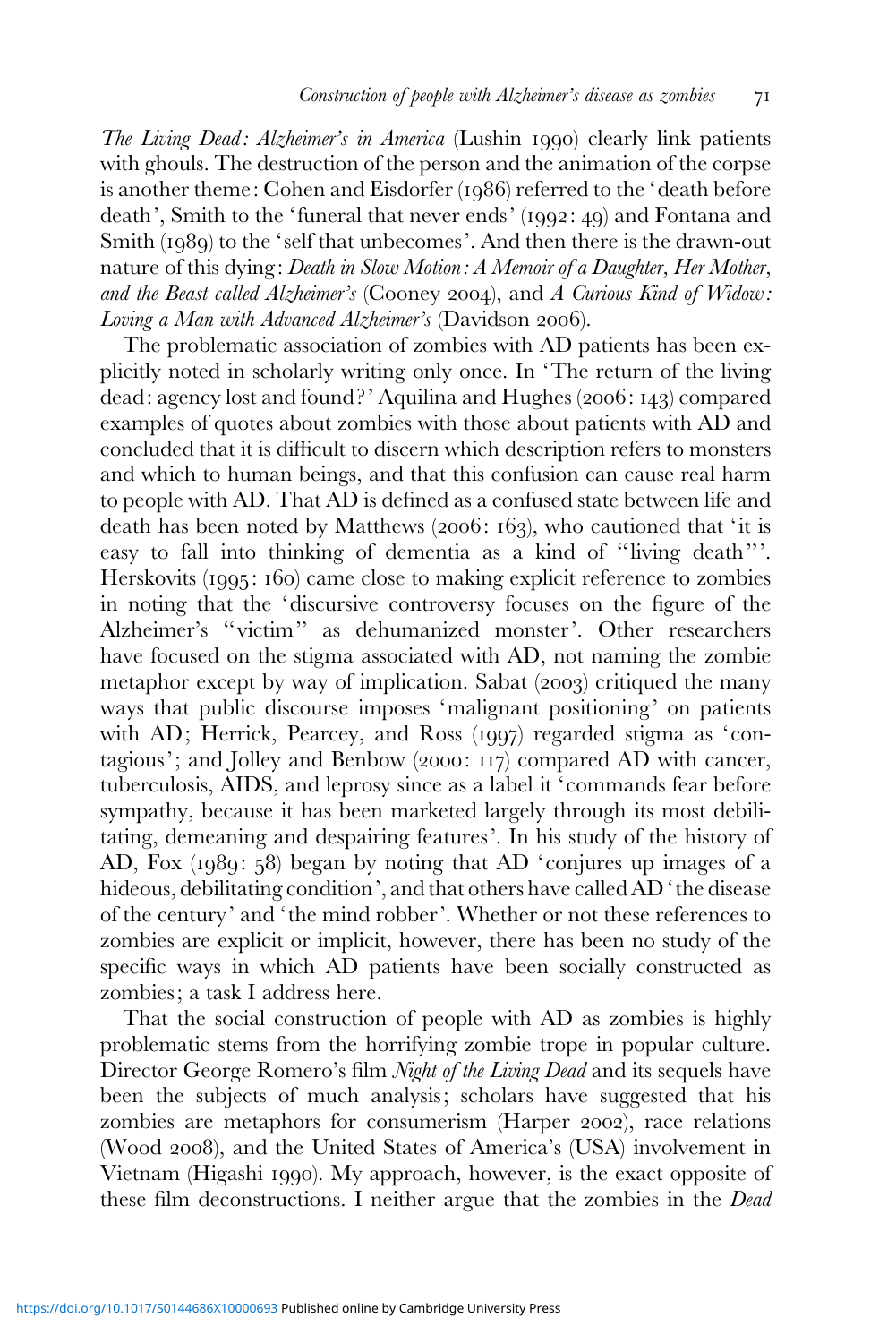films are metaphors or allegories for those with AD, nor that AD is actually a social construction rather than a medical condition. Rather, I argue that the frightening celluloid images of fictional characters called zombies have leaked into the popular and scholarly discourse about real people who have Alzheimer's disease, constructing them as animated corpses and their disease as a terrifying threat to the social order. The zombie–AD patient connection is not therefore a case of art imitating life, but of a far more complex cultural relationship. The zombie instils fear by drawing from cultural anxieties, and then reflecting them back to the population that in turn breaths life and strength into them by applying this fictional representation to social realities. In this way, the social construction of those with AD as zombies generates not only the negative stereotypes and stigma associated with people constructed as ' other', but also the emotional responses of disgust and utter terror (cf. Scholl and Sabat 2008). It is this politics of revulsion and fear that directly infuses the discourse about AD and shapes it.

This paper explores how the fusion of AD patient with zombie has taken place and its ramifications. The first part provides background information on social construction theory, the nature of stigma, and the terrifying image of the zombie as developed in film. In the second part, a detailed account of the seven ways that the zombie trope is applied to patients with AD is presented in order to demonstrate the easy slippage between monsters and people. The third part of the paper analyses the unsettling implications of this stigmatised view of persons with AD, and highlights the roles played by disgust and fear in this dehumanisation.

### Background: social construction, stigma, and zombies

The lens of social construction theory is revealing when applied to patients with AD. Berger and Luckman's classic work, The Social Construction of Reality, questions how 'subjective meanings *become* objective facts' (1966: 18), the elusive process by which the fictional characters of zombies can be referenced to describe real people with AD. Berger and Luckman's theorising about the power of language is helpful here: 'Language is capable not only of constructing symbols that are highly abstracted from everyday experience, but also of 'bringing back' these symbols and appresenting [sic] them as objectively real elements in everyday life (1966: 40). Their point is that reality is not composed of objective facts but of subjective appraisals that are socially agreed upon to serve as knowledge. Once institutionalised, this reality is then experienced as objective (1966: 60). I use social construction theory here not to argue that AD is itself a social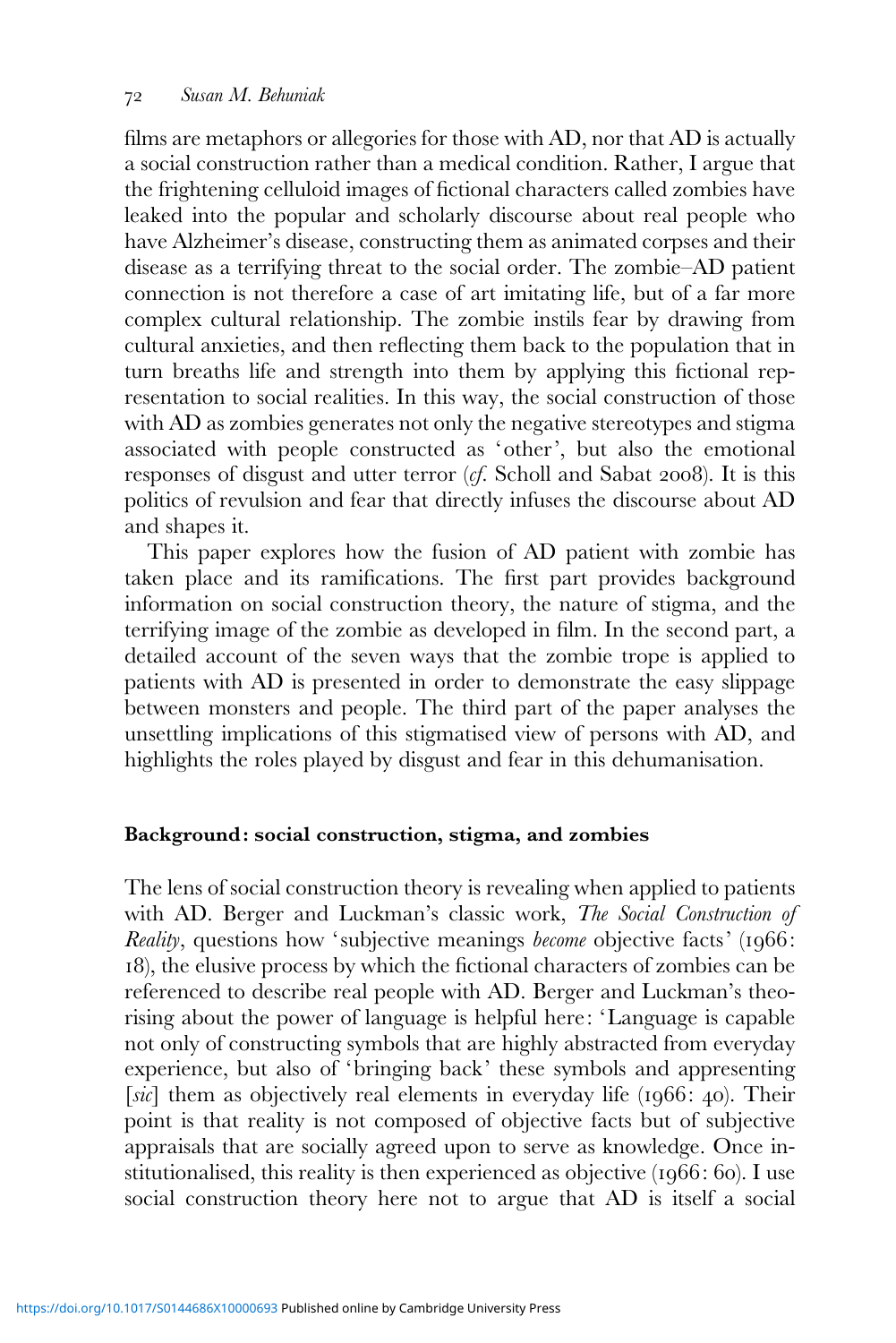construct but to suggest that knowledge of AD has in part been constructed by reference to the images and language associated with the fictional characters called zombies.

Harré and Moghaddam (2003:  $4-5$ ) built on social construction theory by emphasising the importance of distinguishing between actions that are logically possible and those that are socially possible, thereby emphasising how the social context narrows a person's choices. They invited awareness of the 'positioning triangle'; the interdependent relationship between a person's socially-prescribed position, the person's speech and other acts, and the person's contribution to the storyline. This triangle reveals the limited nature of the person's real choices, the social meaning of every act, and how narratives tend to follow an established script. In the case of people with AD, the script is literally lifted from the world of film. Applied to the study of people with AD, social construction theory has produced some troubling findings. Kitwood used the term 'malignant social psychology' to describe how patients with AD are first compromised and then judged negatively when they react to negative positioning with hostility, learned helplessness, or depression (Kitwood 1990). Sabat (2003: 85) built on Kitwood's observation to develop a theory of 'malignant social positioning' that encompasses two positions germane to AD. First, there are interaction cases, 'wherein what one person says positions another person', for example by highlighting their deficits, and second, reflexive cases, 'wherein one positions him or herself' in response by either rejecting or accepting what is said. Sabat concluded that some forms of positioning can be malignant, 'that is to say dangerous, insofar as they can have negative effects not only upon the ways in which the person with AD is seen by others, but upon the ways in which the person with AD is subsequently treated and may come to see him or herself to one or another degree' (2003: 86).

It has been noted that 'at the heart of the [AD] diagnosis lurks some sort of evaluative judgment' (Hughes, Louw and Sabat 2006: 1), and that judgment is widely viewed to be stigma (e.g. Benbow and Reynolds 2000; Herskovits 1995; Jolley and Benbow 2000). Stigmatisation is the process of devaluing an attribute or condition, and through this, the individual who possesses it. Because the disdain is aimed at all individuals who share the specific feature, they become unwilling members of a stigmatised group (Schneider 2005: 474). While some groups are stigmatised for being presumed to be responsible for their condition or for posing a danger to others, the stigma assigned to people with AD appears to come more from their disruptiveness, their lack of aesthetic value, or what Goffman (1963) calls 'courtesy stigma', i.e. catching the stigma of AD by close association, and from interaction problems such as strained communication.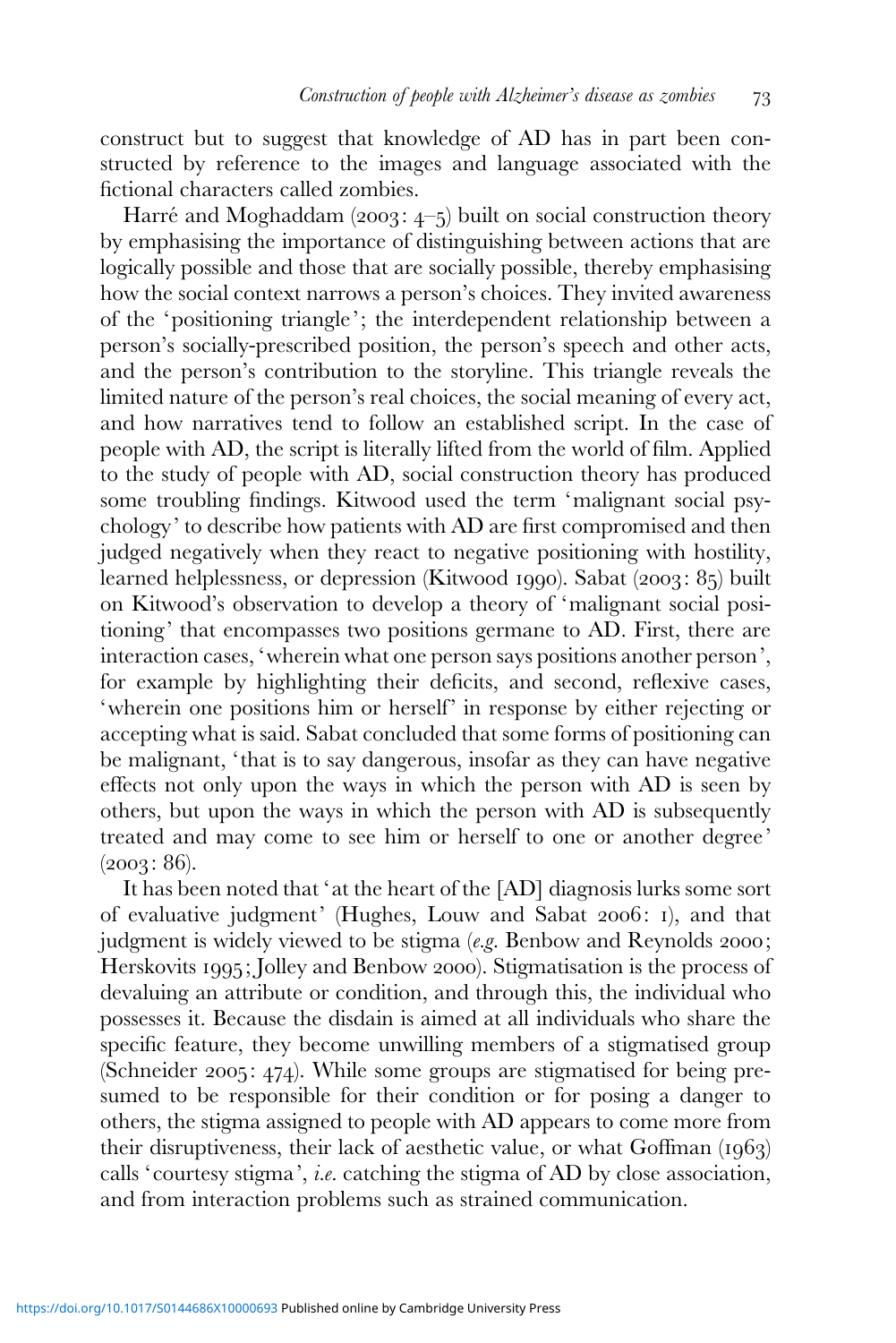AD scholars have placed much of the blame for the powerful stigma regarding dementia on the dominance of the biomedical understanding of the disease (Kitwood 1997; Kontos 2003; Lyman 1989; Netten 1993). This model reinforces the notion of the patient with AD as a non-person, i.e. one whose brain has been destroyed by the disease and who therefore no longer exists as a person but only as a body to be managed. The practical consequences of this view are profound: attempts to communicate with the patient stop, life-prolonging treatment is withheld, and force is used to control undesirable behaviours. Thomas Kitwood (1997), who was at the forefront of those who challenged this biomedical approach, argued in favour of a person-centred approach to AD that assumes that the person is present and approaches AD as a condition shaped and defined by the social and interpersonal contexts rather than by neurological changes alone. In this, he maintained that malignant positioning within the care environment is not only 'deeply damaging' to personhood but may even undermine the physical wellbeing of patients (1997: 46). He identified no less than 17 malignant practices: treachery, disempowerment, infantilisation, intimidation, labelling, stigmatisation, outpacing, invalidation, banishment, objectification, ignoring, imposition, withholding, accusation, disruption, mockery, and disparagement. His point was that what is understood by members of the medical profession as symptoms of the disease may in fact be the result of how AD patients are treated, and how they are treated is the result of how the disease is socially constructed.

Even though Kitwood and other person-centred theorists identified the biomedical model of AD as a prime source for the stigmatisation of AD and patients, I suggest that the biomedical model does not fully account for the negativity of responses to AD. Rather, a simplified view of the treatment and care implications of the model have been supplemented by the zombie metaphor to generate a social construction of AD patients that is much worse than even the stigmatisation that has been noted in the literature. It is worse because the social construction of AD patients as zombies has infused stigma with disgust and terror. The result, then, is stigma in a particular form, delegitimisation, which Bar-Tal defined as: 'categorisation of groups into extreme negative social categories which are excluded from human groups that are considered as acting within the limits of acceptable norms and/or values. Delegitimisation may be viewed as denial of (the) categorised group's humanity' (1989: 170).

The exclusion of delegitimised individuals is permanent and accompanied by intense negative emotions (Bar-Tal 1989: 171). Social, political and legal institutions, rather than resisting these social norms, instead support and help to enforce them. In the case of people with AD, this can be seen in the discussion of whether previously-signed advanced directives,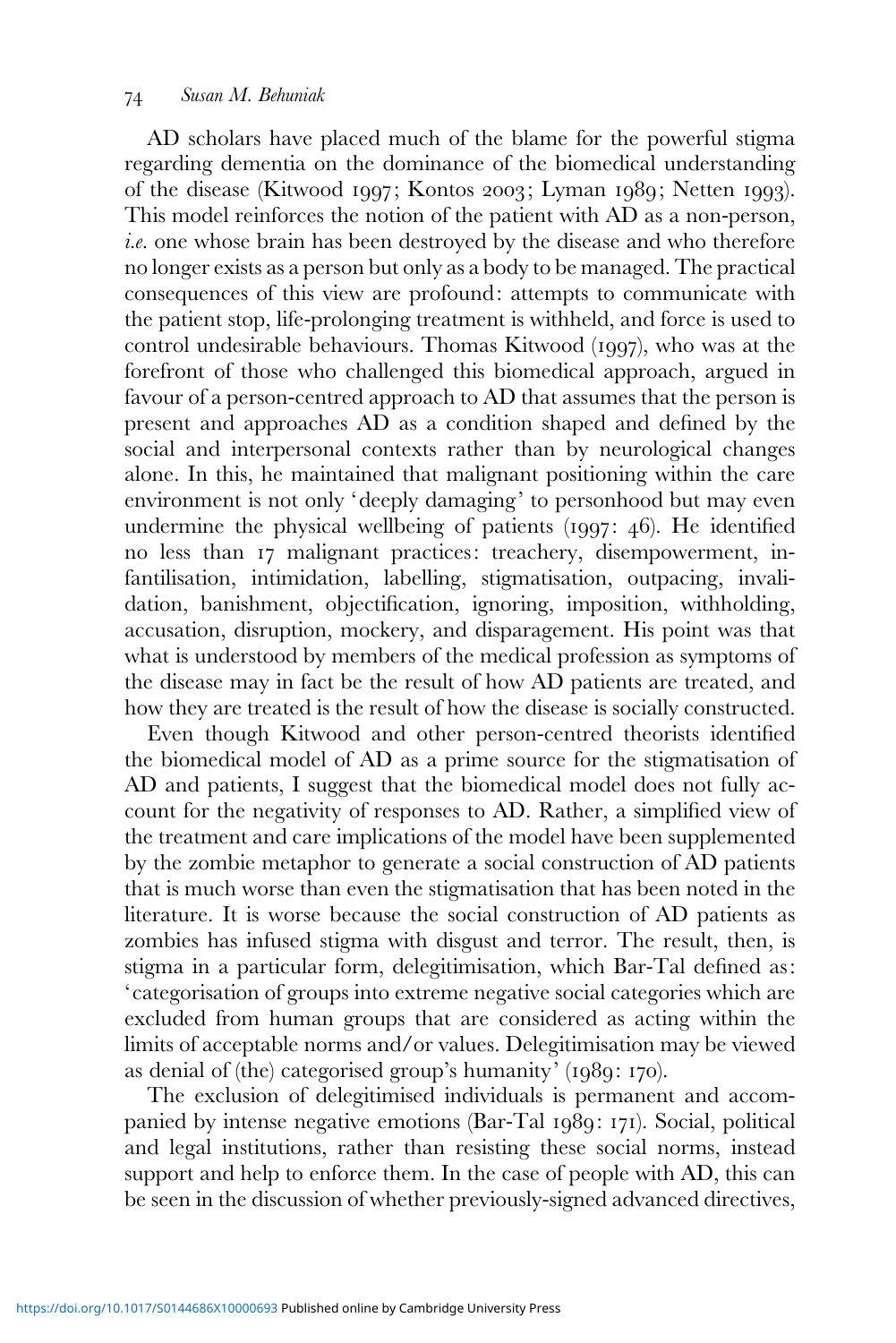living wills and do-not-resuscitate orders should continue to have weight because the legal person who signed or agreed to them no longer exists although the body still lives (see Dresser 1995; Kuhse 2001). Even norms regulating truth telling and consent are undermined by the assumption that AD is so dreadful a diagnosis that the news should not be shared with the patient; the stigma being so powerful that one study suggests that patients are informed of the diagnosis in only 40 per cent of the cases ( Johnson, Bouman and Pinner 2000).

To reiterate, the connections drawn between zombies and AD patients help to explain the origins of the intense form of stigma applied to AD, but the zombie trope applied to people with AD is a very particular one – that of Romero's films – although the 'zombie' has a longer history than the cinema. Gothic literature like Mary Shelley's Frankenstein and Bram Stoker's Dracula set the stage for imagining fictional characters whose reanimation from the dead disturb cultural norms, beliefs and practices about how and even whether such a power should be used, the clarity of the line that divides the living from the dead, and what it means to be human. The ethical questions posed are even more poignant in the case of zombies because they are neither monsters nor supernatural vampires, but ordinary people who were once just like us, and this makes them ' rather more fully and disconcertingly human' (Paffenroth 2006: 3).

Stories about zombies originated in West Africa and travelled to Haiti. Journalist William Seabrook's Magic Island (1929) described how voodoo rites could reduce a living person to what appeared to be the state of death and then reanimate the victim as a mindless, soulless drone. Zombie stories spread in the USA with the return of marines who had served during the US occupation of Haiti from 1915 to 1934. Such tales were reinforced by Bela Lugosi's role as a slave master in the film White Zombie (1932), which portrayed zombies as empty vessels whose labour and will were appropriated. As Dendle (2007: 46) noted, the Haitian zombie that was 'brought back to the dead to toil in the fields and factories' resonated with the Depression-era crisis in American capitalism, the connection between meaningful work and dignity, and 'burned-out souls standing in lines at soup kitchens'. In The Ghoul (1933) the location moved to Egypt, and in Revolt of the Zombies (1936) the scene shifted to the Far East, yet the zombies remained cast largely from the same mould, and the proliferation of films that followed were considered grade B silliness. That was to change with the 1968 release of George Romero's film, Night of the Living Dead (Russell 2005).

With Romero's entry into the genre, the zombie character became utterly horrifying; a being so awful and so layered in meanings that Romero's films were read and debated as social commentary. In his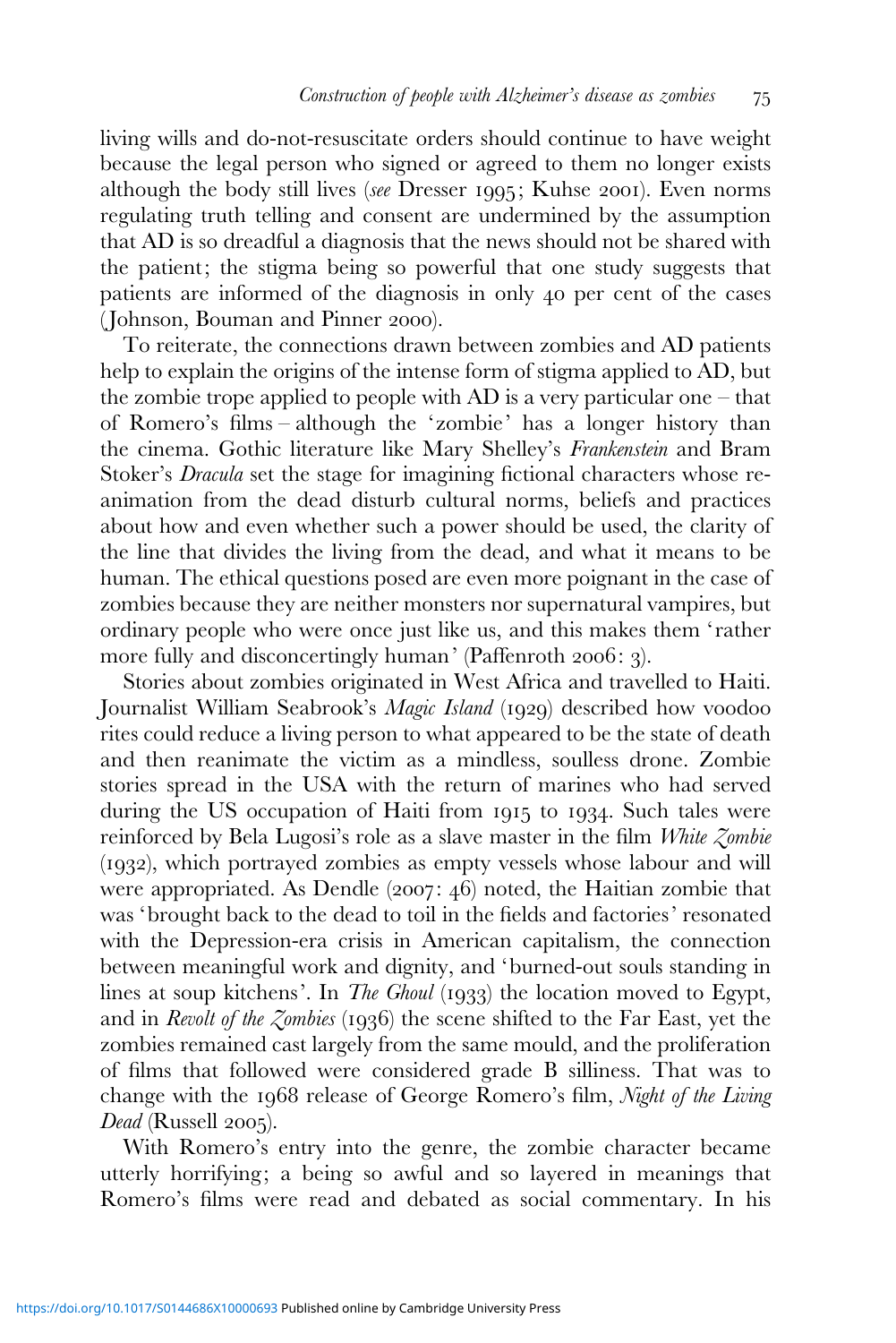original trilogy of Night of the Living Dead (1968), Dawn of the Dead (1978), and Day of the Dead (1985), Romero recharacterised the zombie as a 'dispossessed' entity, the exact opposite of the enslaved zombie (Gunn and Treat 2005: 153). No longer were zombies controlled by a mastermind; now they were frightening ghouls who rose from the dead with the relentless drive to feed on the flesh of others who, once bitten, became zombies themselves. Romero's zombies are likened to what Dante called 'the suffering race of souls who lost the good of intellect' (Ayoub 2006: 18). That is, the reanimated corpses appear to be only marginally alive; they move stiffly and slowly, recognise no one, do not respond to their own names, and are often rotting or mutilated. They are cannibals who spread whatever contagion they carry to their prey and so their numbers increase in epidemic proportions. In more recent films like 28 Days Later (2002), 28 Weeks Later (2007), and Zombieland (2009), zombies are re-imagined as hyperactive and fast. But it is Romero's zombie – slow, autonomous, lacking cognition but recognised by its victims, lumbering about as a voracious body, and spreading in overwhelming numbers – that becomes the touchstone for much of the cultural responses to AD.

How, indeed, to read the zombie? Their voracious appetites and need to consume evoke critiques of consumerism gone wild. Their herd mentality and unfocused stares harken to the empty eyes of video gamers. Their liminal status between the living and the dead seems to be a metaphor for patients whose bodies remain alive tethered to machines but whose cognition appears lost. Their slow pace, grey pallor, rotting flesh and lack of memory suggest the ageing process. Although a thoroughly familiar figure across western cultures, the zombie contains a multitude of meanings, layers, critiques and fears. Reference to the zombie metaphor is currently in vogue and usually in playful ways. 'Zombie' is used as a descriptor of those who text while walking (Bruce 2010) or who sit for too many hours in front of a computer screen (Higgins 2010). The word has also been applied to: unprofitable banks shored up by government support; synthetic ribonucleic acid cells that are inserted 'into living cells to do their bidding' (Macfarlane 2008); social workers who 'go through the motions by filling in forms' (Rogowski 2008); and erroneous medical 'facts' that just will not go away (Thornhill, Clements and Neeson 2008). Zombies have invaded even classic literature, as Grahame-Smith (2009) demonstrates in his revision of one of Jane Austen's novels in Pride and Prejudice and Zombies. In addition, however, there are less humorous applications such as tagging as 'zombies' both those who are brain-damaged (see Burg 1972: 1992) and the overly-medicated elderly residents of nursing homes (cf. Pappenroth 2006). There are also references to people in a persistent vegetative state as the 'living dead' (Laurance 2010; Sparrow 2006; Thompson 2006).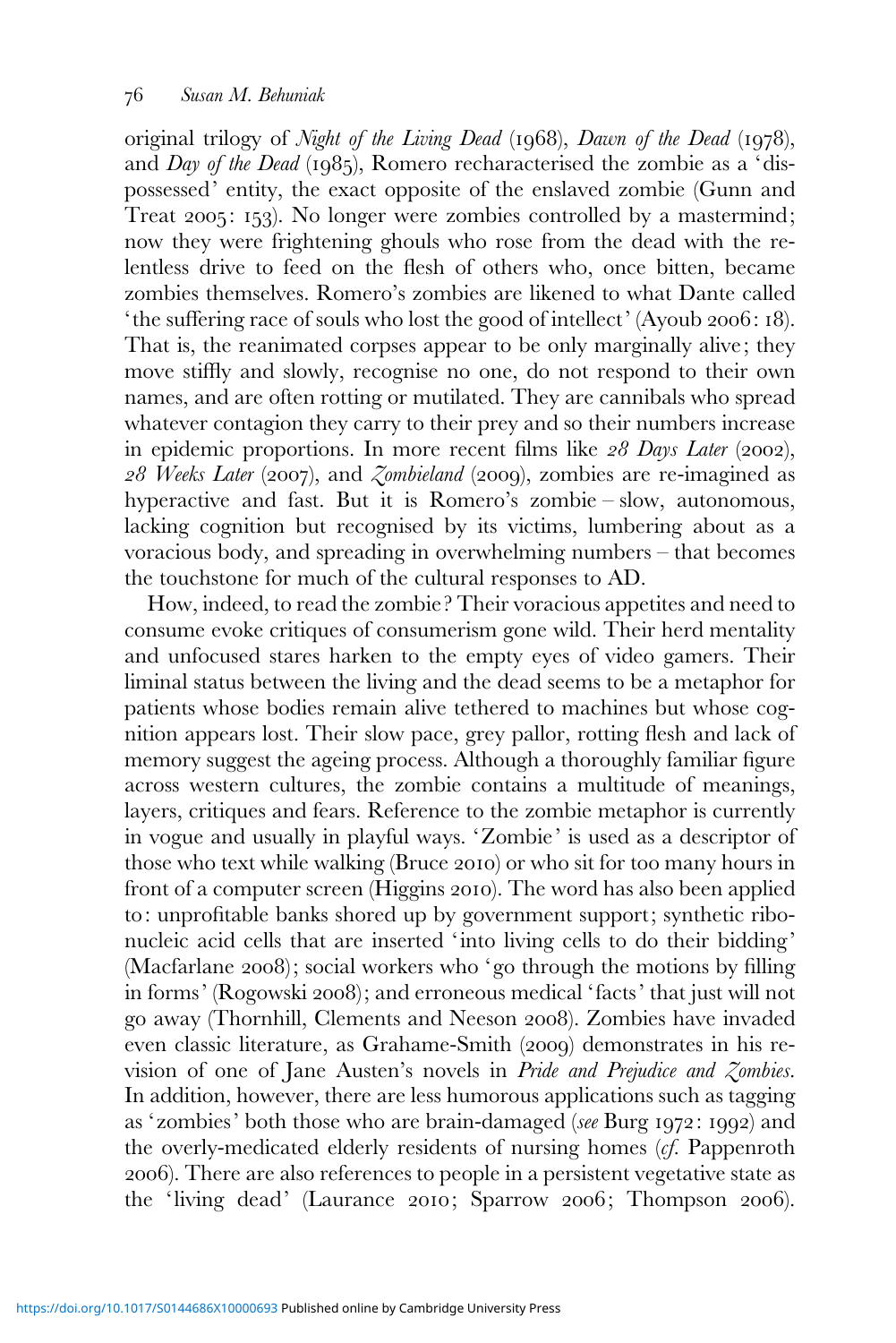# As Grossman (2009) wrote in Time of the recent ubiquity of zombies in pop culture:

It's not easy to put your finger on what's appealing about zombies. Vampires you can understand. They're good-looking and sophisticated and well dressed. They're immortal. Some of them have castles. You can imagine wanting to be a vampire or at least wanting to sleep with one. Nobody wants to sleep with zombies. They're hideous and mindless. They don't have superpowers. Their only assets are their infectiousness, single-minded perseverance and virtual unkillability.

In applying the label of 'zombie' to those with AD, I want to suggest that the destructive power of the biomedical model of disease is magnified when combined with the 'undead' metaphor. For example, in his study of AIDS patients in South Africa, Niehaus (2007: 845) noted 'the construction of persons with AIDS as ''dead before dying'' as an outcome of the manner in which biomedical discourses have articulated with religious and popular ones'. He claimed that the understanding of AIDS 'as a fatal terminal disease carries with it as much symbolic weight as the popular association of persons suffering from AIDS with lepers and zombies' (2007: 845). To better understand the stigma of AIDS in South Africa, Niehaus rejected the explanation of an association with sexual promiscuity in favour of its more powerful association with death, arguing that persons with AIDS are literally viewed as 'corpses that live' (2007: 848). The same can be said of persons with AD. The biomedical model alone cannot account for the degree of terror that surrounds AD. Although a terminal disease can invoke a dread of death, it is not so much death by AD that terrifies but the proposition that patients will be dehumanised through social construction as the 'living dead'.

I therefore turn to the ways in which the images of zombies from film have been specifically drawn upon, whether deliberately or inadvertently, to socially construct AD as a terror-inspiring plague and people with AD as less than human. When applied, the resulting stigma is powerful enough to replace compassion with fear, hope with despair, and empathy with disgust. The result of this social construction is the dehumanisation of people with AD.

### The social construction of AD patients as zombies

Seven characteristics are associated with zombies by Romero's trope: exceptional physical characteristics, lack of self-recognition, failure to recognise others, cannibalisation of living human beings, the exponential spreading of this plague, the resulting horror of those still unafflicted, and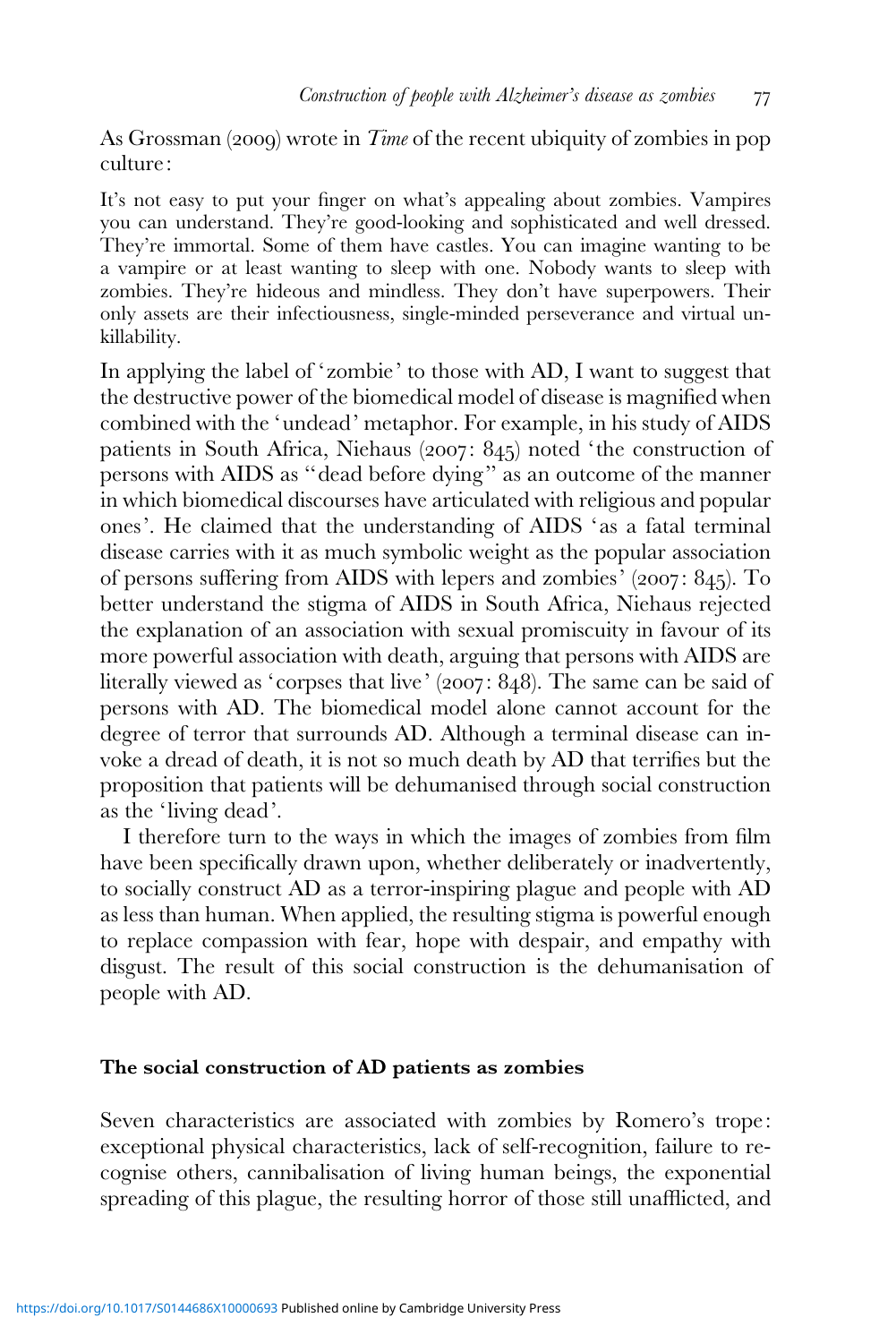the zombie's overwhelming hopelessness that makes death a preferred alternative than continued existence. The AD literature from Englishlanguage medical journals was searched for references to these seven characteristics, not with the goal of documenting every example, but to provide illustrations of how the zombie metaphor is reproduced.

Three aspects of the zombie trope – appearance, loss of self, and loss of the ability to recognise others – have been directly applied to people with AD. Three other aspects – the epidemic threat, widespread cultural terror, and death as preferable to becoming an animated corpse – are referenced by way of implication in describing the disease itself. The remaining aspect of the zombie trope – cannibalism – is applied both to patients and to the affect their disease has on others. Although these seven characteristics are canvassed separately below, two important points emerge from their collective examination. First, however frightening the stock image of the zombie, some of its characteristics describe the symptoms of those who are believed to have AD: wandering, shuffling, moaning, not knowing who they are, and not recognising loved ones. The accuracy of these attributes does not, however, excuse the usage of the zombie trope because it enables what Nussbaum (2010: 15) calls 'projective disgust'. If zombies are disgusting (and they are), and if people with AD look like zombies (and they may), then people with AD are also disgusting. As the actor Dennis Hopper phrased the sentiment in *Land of the Dead*: 'Zombies, man. They creep me out'. It is in invoking the metaphor of the 'undead', then, that we risk slipping beyond the characteristics of AD to infuse people with all the attributes of a zombie plague.

Secondly, no single characteristic links those with AD to zombies but rather the cumulative stock image or profile. The seven characteristics of zombies form a powerful metaphor that is utterly recognisable and so familiar that only a few need to be invoked to imply the others. This is so whether the zombie metaphor is explicitly made or not, and whether the reference is an attempt at clever word play or not. In fact, although I use examples from the literature on AD to exemplify how zombie imagery is referenced, I do not argue that this imagery is maliciously invoked. Indeed, titles such as, 'Hospice for the living dead … mental illness and our practices of care' (Schuman 1991), 'Caring for the 'living dead' (Baher 2004), and 'Beyond appearances: caring in the land of the living dead' (Dunkle 1995), are all found in nursing journals that are presumably dedicated to improving medical and social responses to the people who are dying. My intent, then, is not to disparage those who have used the zombie metaphor in reference to AD, but to raise awareness of its almost casual infusion into the discourse about AD in order to question its impact and whether this should in fact continue to be the norm.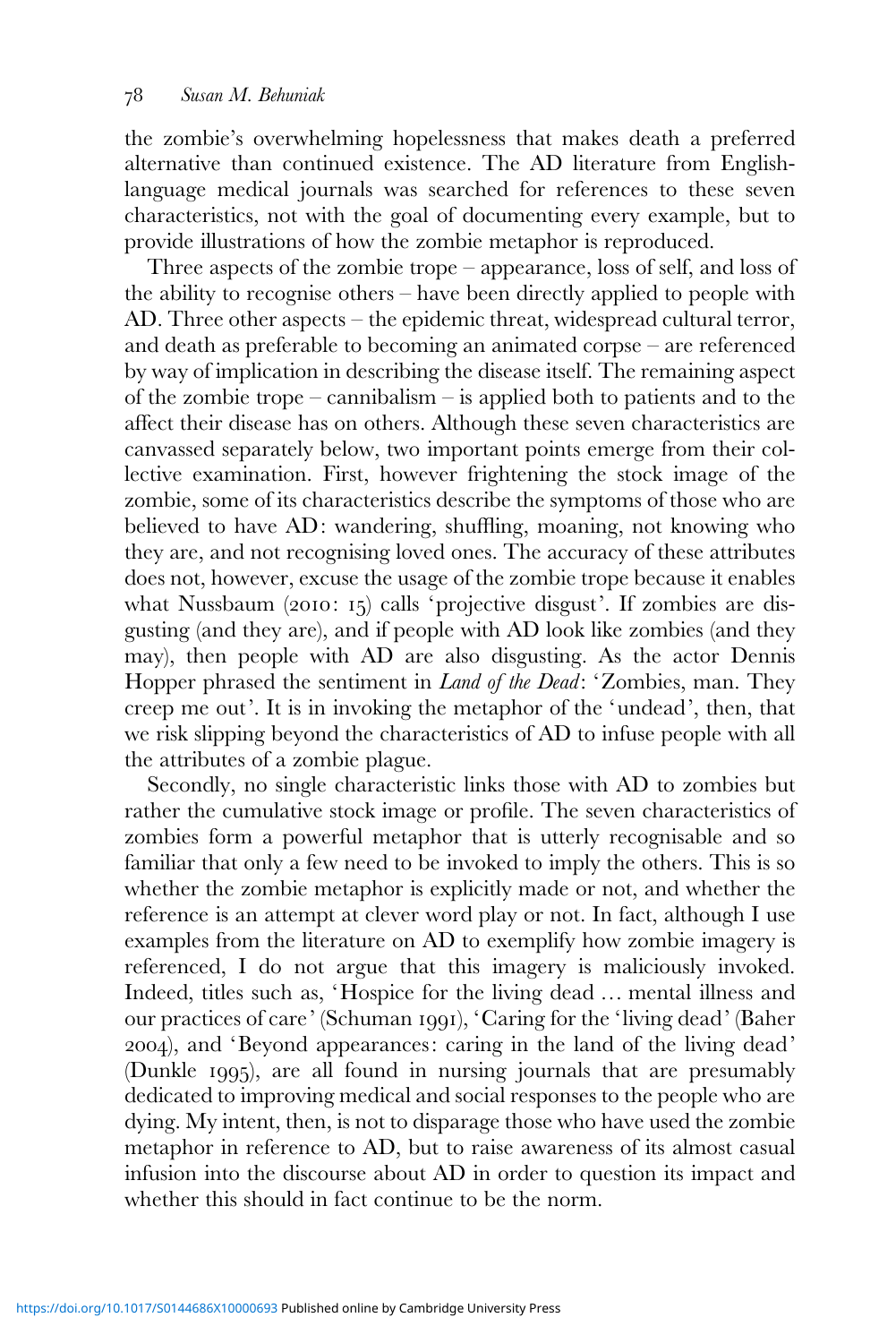## **Appearance**

James Twitchell (1985: 261) wrote that, 'The zombie is really a mummy in street clothes. … They simply lumber about … shuffling their feet like dateless high school students before the prom' (cited in Russell 2005: 7). As depicted in Romero's classic films, zombies stalk their prey in frightening silence or groaning inarticulately. Their bodies lumber in a slow shuffle with arms raised as they reach out to claim their victim. What they lack in speed they make up for in determination – they are relentless and never stop their hunt for human flesh. Given that they are also 'dead', their pallor is grey, their hair is unkempt, and their dress soiled and tattered. As opposed to other fictional monsters with superpowers or refined skills, zombies may at first appear to be rather pathetic monsters, but their seemingly benign appearance is part of their horror. They look human but act otherwise and, as the character Barbara noted in the 1990 remake of Night: 'They're us and we're them' (Russell 2005: 69). And their slowness of movement as they hunt for victims is of no comfort. Max Brooks, author of two novels on zombies, has stated in an interview that the slow zombie is undoubtedly more terrifying than the fast zombie because the hunted know that when they sleep, they will eventually be caught (cf. reviews of Carroll 2006; Cruz 2006).

There is an obvious and uncomfortable overlap between the characteristics of zombies and persons with AD. The slow shuffle, the inarticulate moans, the relentless walking, the dishevelled appearance, and references made to the coming of the 'grey hordes' as the baby-boom generation ages make it easy to apply zombie descriptors to real people. Journalist Lauren Kessler, author of Dancing with Rose, a sympathetic book on AD, worked for months as an aide on an AD unit. Her recollection of her initial stigmatised understanding of AD is brutally frank: '''When you lost your mind, you lose your self'', I would have said. ''Alzheimer's makes people into zombies'', I would have said. ''The walking dead. Give me anything, but spare me this disease I would have said"' (Kessler 2007: 223). The metaphor is used earlier in the book when she recalls a conversation that she had with a new aide, a woman with a 'haunted' expression who told her during a break from the end-stagers' unit, ' If this is what it's like, I won't be able to take it. It's Night of the Living Dead over there' (Kessler 2007: 159). And as illustrated in the introduction to this paper, scholars also apparently feel free to apply the living dead metaphor when they study people with AD.

# Loss of self

As Brendan Riley, professor of a course titled 'Zombies in Popular Media' remarked, 'there is this sense of [zombies] being the people you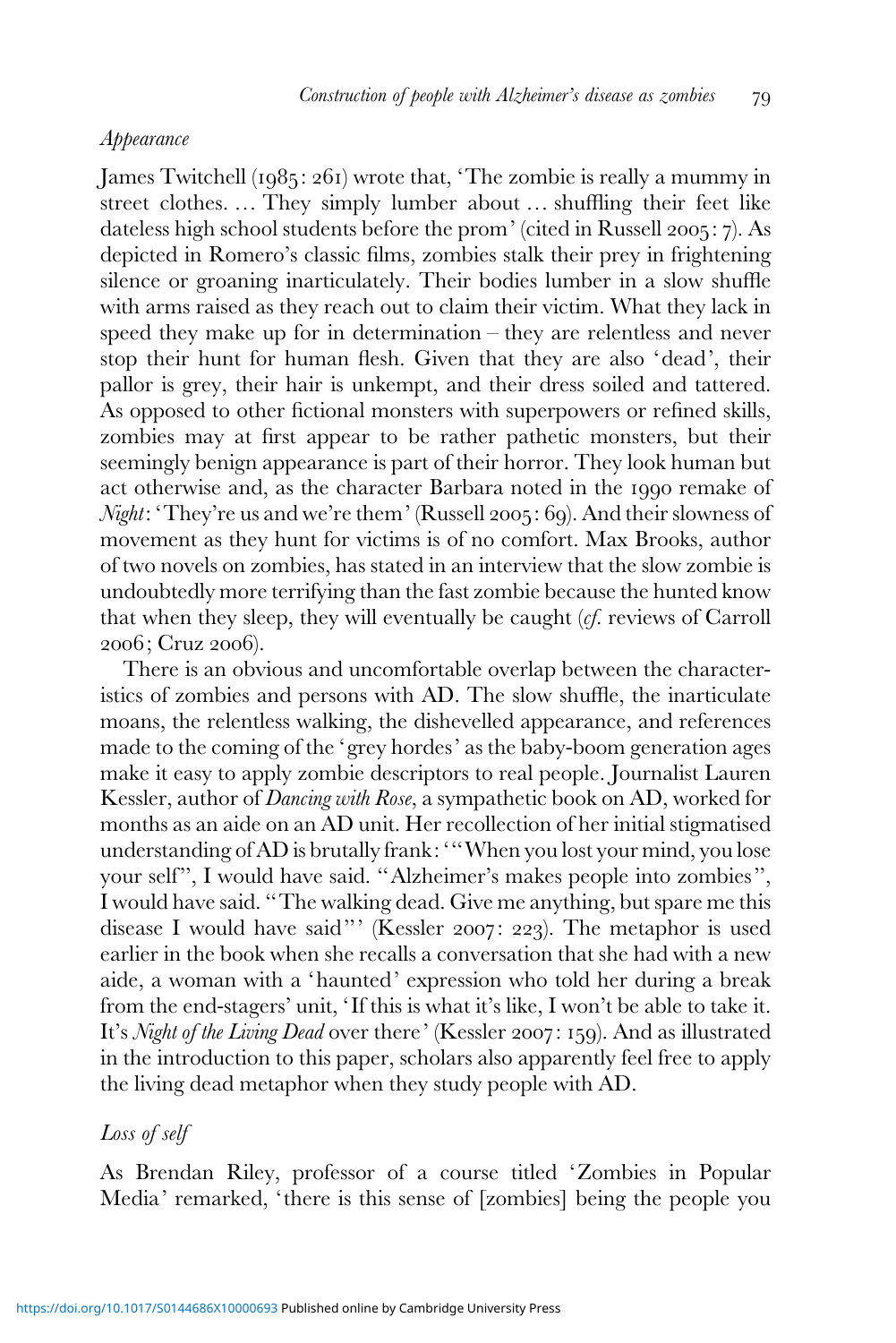know – but they're not. And that's what's scary' (cited in Vance 2007: A10). The twilight condition of both the zombie and the person with AD raises the thorny question of what it means to be human. When cognition has gone, is the person gone even though the body remains animated ? What indeed is the connection between the brain and the body? Even the concept of 'brain death' plays into the zombie metaphor; after all, the only way to kill a zombie permanently is with either a bullet or a blow to the head, the general wisdom being, 'kill the brain, kill the zombie'.What does this mean, then, for the person whose brain is 'invaded' by tangles and plaques ? It is the biomedical model of AD that suggests that when the brain has failed and cognition has gone, there is only the body that remains. AD patients have been characterised as 'being a blank' (Phinney and Chesla 2003: 292), as suffering from a 'loss of self' (Cohen and Eisdorfer 1986), and as being 'increasingly devoid of content' (Fontana and Smith 1989: 36). This is a view supported in the popular literature as well. Author Jonathan Franzen, in describing his father's eventual death from AD wrote, 'but in the slowmotion way of Alzheimer's, my father wasn't much deader now than he'd been two hours or two weeks or two months ago' (2001: 91). And an AD patient identified as Jean observed that the fear is not about death, but 'the loss of oneself while you're still alive' (Snyder 1999: 57). Dimitry Rimsky (2003) wrote in a book review, 'We do not grieve for the loss of a body, we grieve over the loss of a person and with Alzheimer's disease we lose the person long before the body dies'. The loss of self, then, translates into a loss of humanity – a struggle that is echoed in Max Brooks's (2006) novel about zombies, *World War*  $\zeta$ . One of the 'interviewed' subjects recalled:

The psychological aspect I found the most maddening. People wanted so badly to anthropomorphize the walking blight … it seemed that everyone was trying desperately to find some shred of a connection to their enemy, to put a human face on something that was so unmistakably inhuman. (2006: 196)

As applied to AD, the question is often phrased as: if the person no longer exists, who or what is left? In this, zombies and patients with AD share a status of being 'not quite'; they are neither fully dead nor do they appear to be fully alive. In experiencing a loss of self, it is the spirit that is presumed to have departed although the body continues on: this loss of the self signals that human identity has been lost as well (Boon 2007: 36).

# Inability to recognise others

Connected to the loss of self is the loss of the ability to recognise others. Perhaps the most disconcerting and terrifying aspect of zombies is that they no longer recognise those they once knew and loved. One of the most memorable moments in *Night of the Living Dead* 'is when the zombified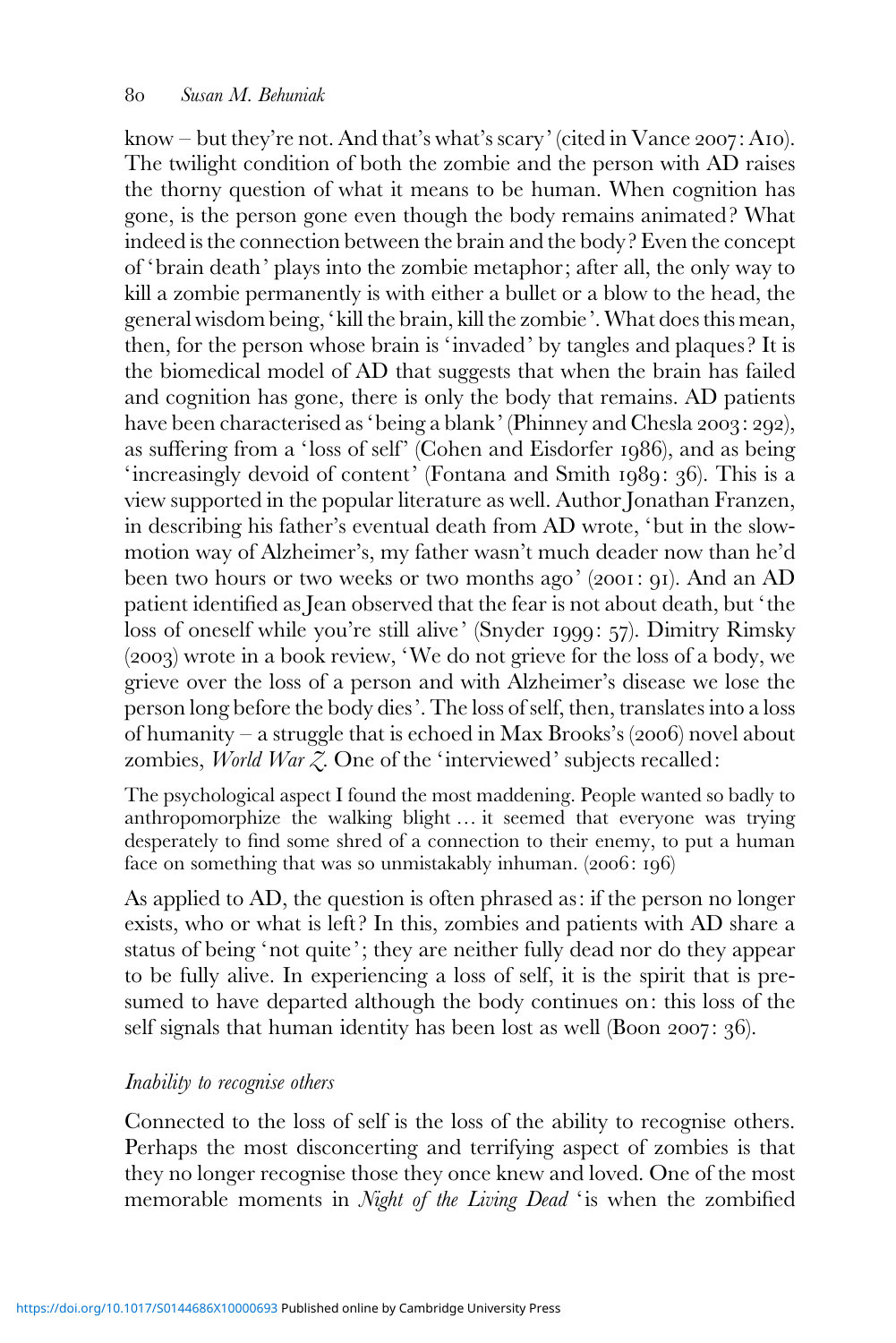$Johnny - who was killed in the film's opening reel - returns from the dead$ to drag his sister out of the house' (Russell 2005: 69). The horror on the screen is partly that of a brother pulling his sister from safety to her death and partly of a young girl using a garden trowel to kill her mother who had tried to nurse her back to health. Those once familiar now see us as strangers and they also pose a danger.

People with advanced AD may also fail to recognise family members and other familiar people. That they may pose a danger not only to themselves but to others is a subject in much of the literature for care-givers. For example, a handbook for AD care-givers sold on the Alzheimer's Association website (http://www.alz.org/coachbroylesplaybook.pdf) is in fact a sensitive guide that assumes the personhood of the patient and offers useful suggestions, but it still invokes the zombie horror in its use of sports and war terminology. It instructs readers to, 'know your opponent' (meaning the disease), and has sections titled ' survival tips' and 'protecting the quarterback'. During the middle stage of the disease, care-givers are warned that, 'everyone's safety has to be the top concern right now' (Broyles 2006: 29). Aggressive behaviour is predicted as the patient 'may try to hit, bite or push you when you try to help her take a bath or get dressed. She may begin to make threats or curse at you during her care' (2006: 32). Advice to care-givers is drawn from the biomedical view of AD when they are cautioned to remember, 'the changes in how she acts are caused by brain damage. She cannot control how she acts. It's part of the disease!' (2006: 32), and finally, 'no matter what you and your doctor try, in the end Alzheimer's will win' (2006: 75). AD is depicted as a relentless monster.

### Cannibalism

Refusing to skirt the issue of the zombie's physicality – both in its monstrous form as a reanimated corpse and in its newly threatening form as a flesh-eating creature – Romero brought an uncompromising realism to the genre and added a previously unheard of dimension to the zombie myth: cannibalism. (Russell 2005: 67)

The cannibalism of zombies is referenced in two different ways in the AD literature, as a descriptor of what the disease does to the 'victim', and what the AD patient does to the lives of others. In Thomas DeBaggio's moving account of his own struggle with AD, Losing My Mind: An Intimate Look at Life with Alzheimer's, he draws on the metaphor of cannibalism to describe the destructive power of the disease: 'Although subtle in attack, Alzheimer's is the closest thing to being eaten alive slowly' (DeBaggio 2002: 41). His is not the only reference seemingly drawn from zombie films. Another sufferer of the disease and author, Diana McGowin, describes being 'dragged' further into the disease (McGowin 1993: 87). And in what is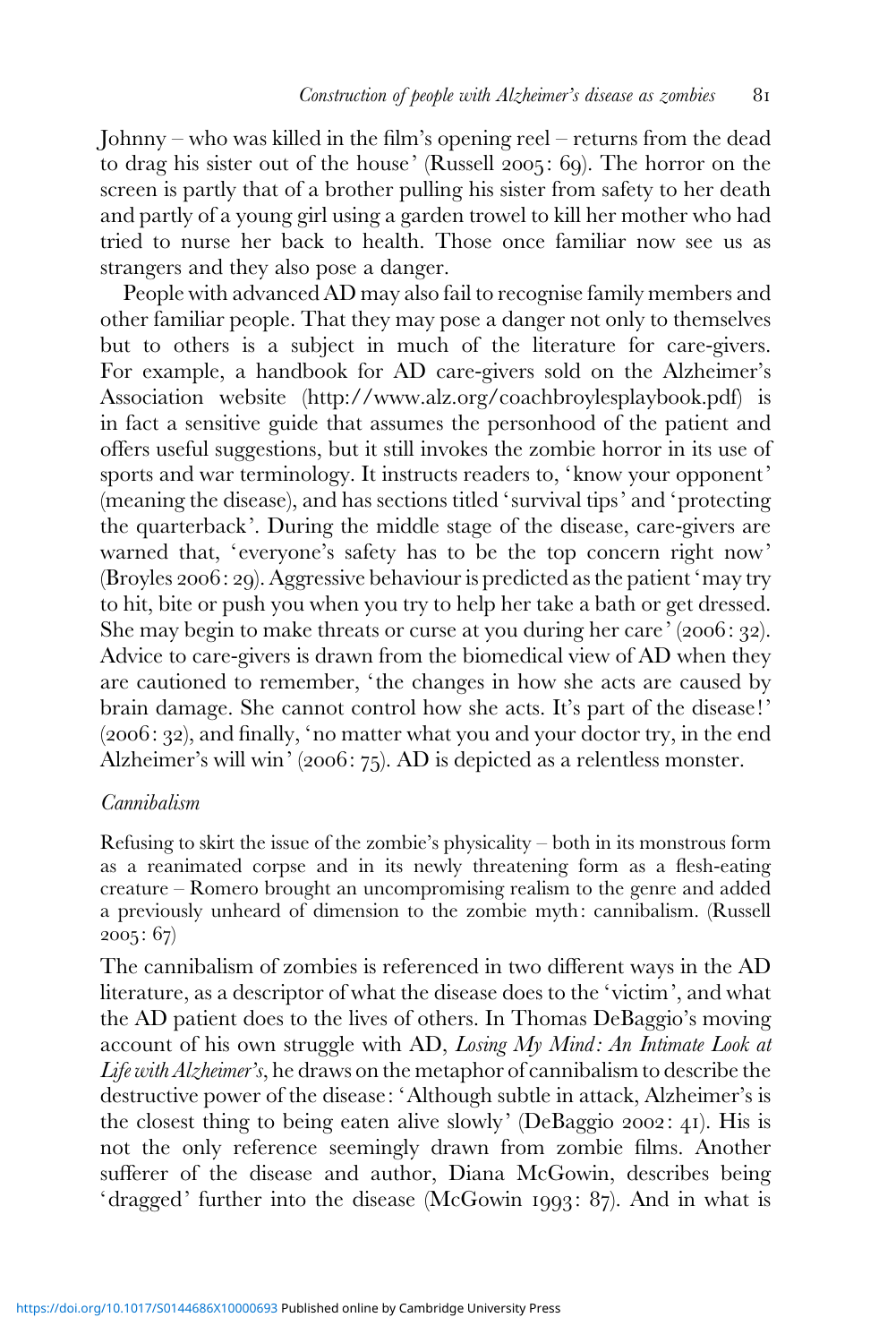surely an unintentional reference to cannibalism, a daughter describes AD patients like her mother as 'unappetizing' (Cooney 2004: 93). Even scholarship uses the metaphor of the disintegrating corpse. For example Silberfeld (2001: 303) wrote: ' Incompetent persons with dementia perhaps have enjoyed the same feasibility set, but now it has "decomposed" in a fashion that makes it hard to specify which options of that set remain'. Fontana and Smith (1989: 40) referred to daily rituals that are in 'decay', and the 'last remnants', 'last vestiges' and ' scarce remains' of the self as the disease progresses. In context, such references are indeed innocent descriptors of AD and not deliberate allusions to zombies, yet the language used serves to reinforce the unspoken imagery of the 'undead'.

Others use the cannibalism metaphor to describe the affects of the disease on others – not in the sense of the aggressive behaviour of AD patients but referring to the toll their care exacts on the lives of their care-givers. As one commentator wrote about zombies in film: '[we] must remember that family members, when they die, don't merely become zombies, they eat each other' (Wood 2008). This observation becomes a sentiment shared by a number of observers who have described how the time and lives of care-givers and family members are consumed by the disease. David Shenk (2001: 87) was explicit: 'The unique curse of Alzheimer's is that it ravages several victims for every brain it infects' – notice his reference to AD as an infection. Jonathan Franzen (2001: 87) stated that although it was his father who had AD, paradoxically it was his mother in her role as caretaker 'who slowly and surely lost her self'.

# Epidemic proportions

Whereas the zombie plague is imagined to spread like a virus by the infected biting the healthy, AD is a neurological condition that one develops independently of others. AD is not contagious, yet in exploring whether there is a genetic link between family members, some have referred to AD as if it were: 'Alzheimer's is catching, often passed from parent to child through faulty genes' (DeBaggio 2002: 189). As a character in the film Dawn of the Dead (1978) said of the zombie plague, ' It's everywhere'. Rather than the viral connection, it is the unstoppable nature of AD and its epidemic proportions that link it with the zombie plague. It has been estimated that in 2006 26 million individuals in the world had AD and that the number will quadruple worldwide by 2050 (interview with Ron Brookmeyer 2007). The AD literature is replete with predictions of the doomsday disaster that lies ahead as Alzheimer's claims millions upon millions of 'victims' (Anon 1990; Baker 2007: 8; Robertson 1991; Shenk 2003: 4–5; see Cruickshank's critique, 2003: 25–33).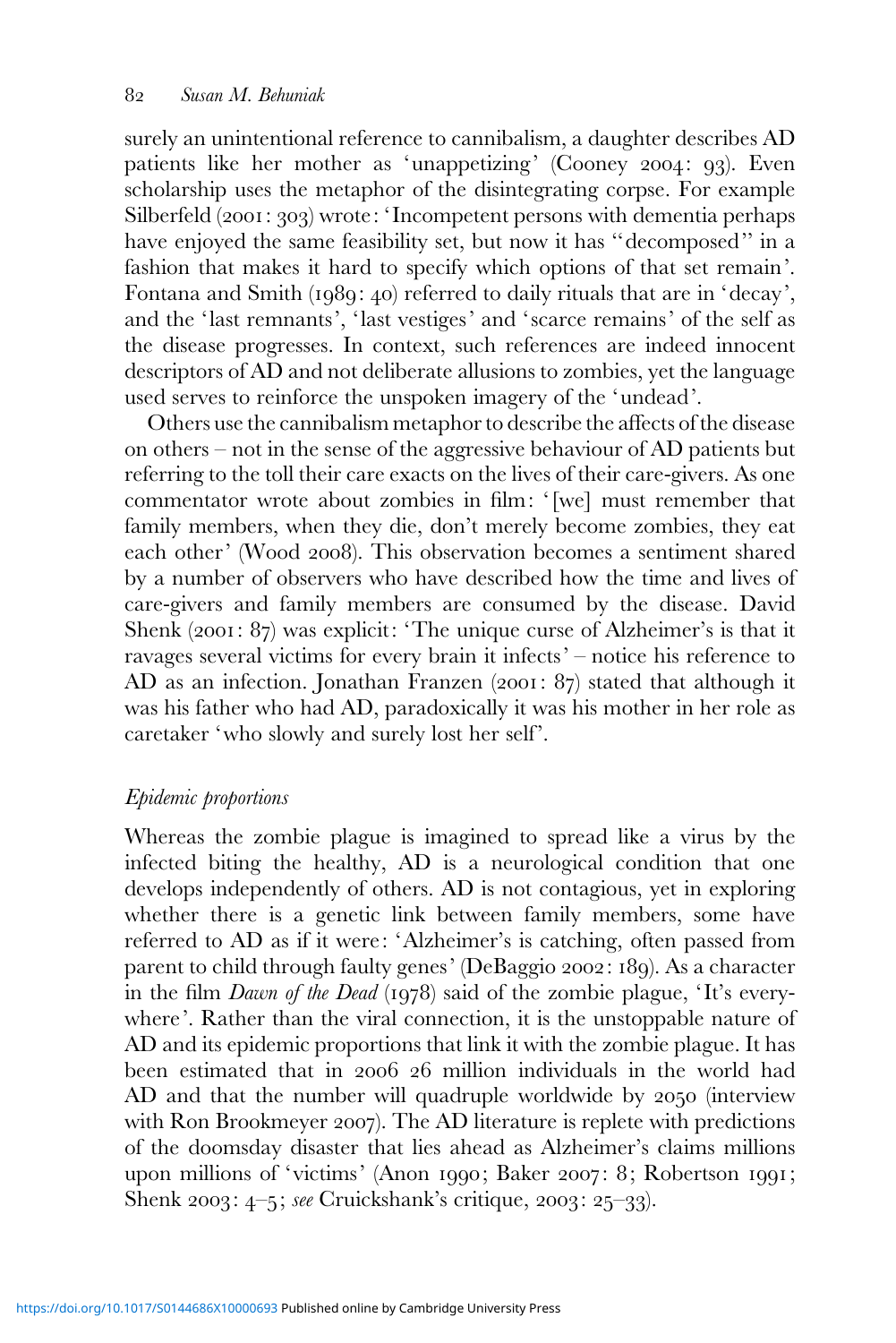Even mathematicians have playfully encouraged this blurring of the divide between fiction and reality in using the tools of epidemiology to ask whether humanity could survive a zombie outbreak – with the dismal understated finding 'not promising' (Smith 2009: E297; Thompson 2009). This fixation on the exponential growth of the numbers recalls Russell's (2005: 69) analysis of the zombie plague: 'Romero takes the paranoid fears of *Invasion of the Body Snatchers* – in particular its vision of the mass as a terrifyingly homogeneous entity – and multiples them several times over'. As suggested in film, with each tick of the clock we step closer to being swallowed by the plague although it is uncertain when exactly each of us will fall victim. In zombie lore, it is a bite that can make a person become a zombie at any time (Wood 2008); in the AD 'crisis', it is age that brings us closer and closer to the disease (an exaggerated belief since only one-in-ten older Americans are diagnosed with AD) (Cruickshank 2003: 38).

For AD patients, it is not the physical dying that is contagious, but the ' social death' that accompanies the stigma of the diagnosis; a stigma that spreads from the individual patient to family and care-givers (Herskovits 1995: 152). One woman with AD said, 'We've never tried to hide that I have Alzheimer's, but everyone acts like they don't want to get near because they might catch it' (Snyder 1999: 22). The zombie and AD epidemics both constitute threats to the social order. One aspect of ageism is to vilify the old for economic strains that come from dependency as if they are undeserving of social concern, made no contribution to society during their lives, and are now sucking the life force out of the community. Cruickshank (2003: 25) noted how the growth of the older population has been negatively reinterpreted in the popular and scholarly literature as a 'menace' that 'threatens the non-old'. She cited the negative terms favoured by conservatives to describe increased longevity: a 'time bomb', 'apocalyptic demography', 'disaster', 'onslaught', 'flood' and of course 'epidemic' (2003: 26–7). Badley (1995: 75) observed how this fear is reflected in zombie films: 'Romero's metonymy in part responds to anxieties about a health care system of seemingly reversed priorities when the old and the wealthy (the dead) cannibalize the young and powerless (the living) for healthy organs or foetal tissue'.

## Cultural terror and disgust

Although the death scenes in zombie films are scary enough, it is the threat of becoming one of the living dead that heightens the viewers' anxieties. To be undead is to be denied the finality and peace that comes with death; to be undead is to become less than human; to be undead means being feared rather than mourned. 'Zombie remains a devastating word,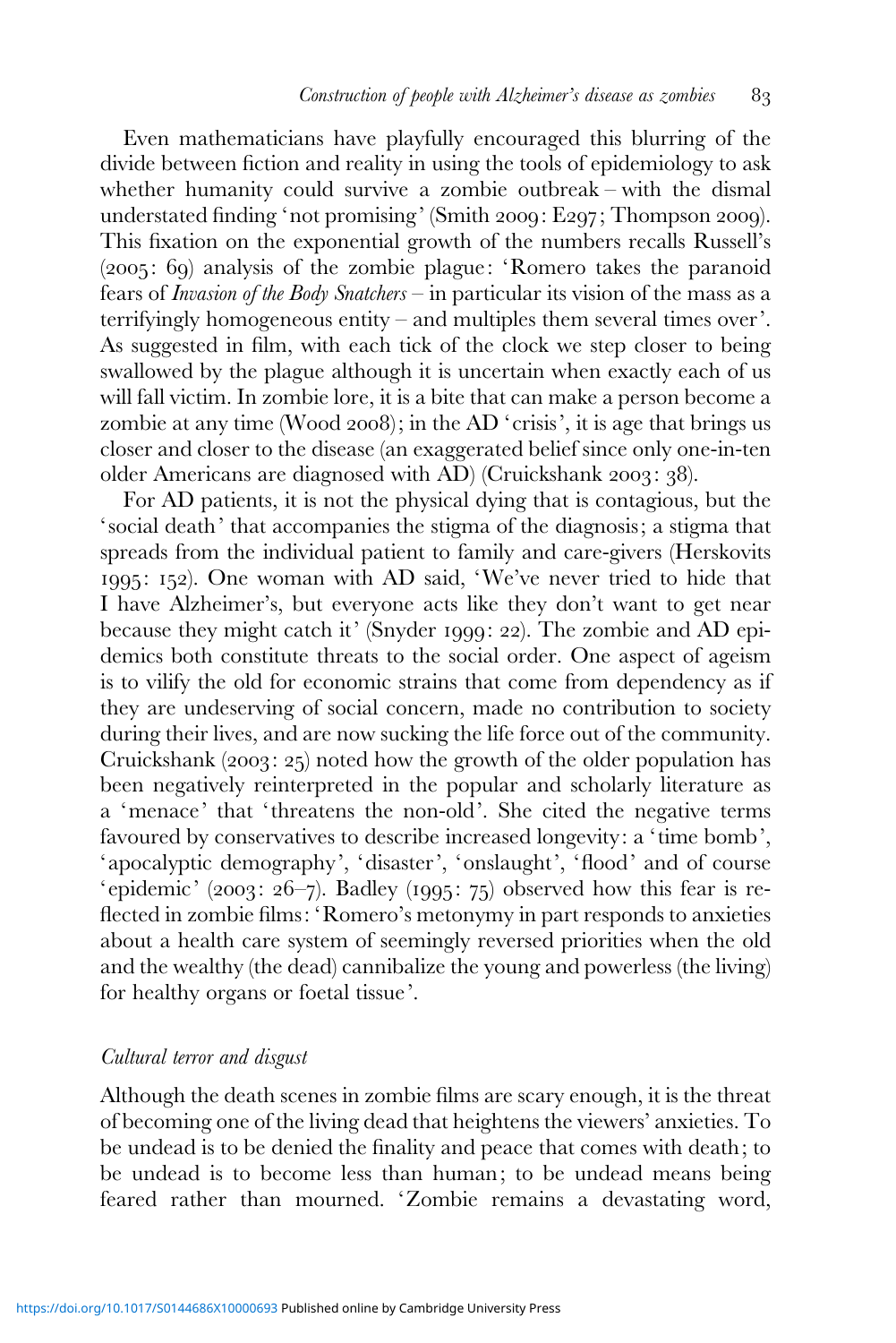unrivaled in its power to conjure up so many memories or emotions' (Brooks 2006: 1). In an article that posits a zombie–AD connection, Aquilina and Hughes explained the power of the zombie to invoke horror: 'We are terrified as observers because we can identify with the awful situations that these creatures are in' (2006: 143). Although the prospect of a zombie attack, of being eaten, and of being killed are all frightening in and of themselves, the real dread that spreads throughout the film audience is that 'of being turned into one of them' (Larkin 2006: 20).

That a diagnosis of dementia has taken on a similar dread has also been noted. As Herskovits (1995: 148–9) explained, it is the construction of Alzheimer's disease as a pathology that has replaced the prior understanding that senility in old age was expected and even socially acceptable. When memory loss was viewed as a natural part of the ageing process, any problems associated with it called for a social response, but whenthis loss was blamed on a disease, the needed response became clinical. Constructed in biomedical terms, AD was now a disorder that called for research, pharmaceuticals and interventions: 'With the popularization of Alzheimer's, the subjective experience of aging and of '' senility'' have become increasingly horrific and monstrous; we are all afraid of losing our minds as we grow old' (Herskovits 1995: 148). The consequence is that no matter our age, we are all subtly anxious about any failures of memory (Post 2006: 224). Any experience of forgetfulness, any ' senior moment', and any confusion are tallied as growing evidence that we are beginning 'to lose our minds'. The consequences are devastating because the loss of memory is a loss of power that gives others the ability to punish those who are forgetful (Post 2006: 224). The person with failed memory is mocked, humiliated, controlled, questioned and institutionalised. The 'demented' person loses autonomy, dignity, respect and control. It is no wonder then, that AD 'commands fear before sympathy' ( Jolley and Benbow 2000: 117). Kessler (2007: 144) observed: 'When you spend your days around people with this disease, despite the amazing moments and the times you feel like Mother Teresa on meth, the mantra that runs through your head is: not me not me not me please not me'. AD, unlike other diseases, is regarded as the leprosy of the early 2000s, since it is seen as not only fatal but also dehumanising; the cultural response is not to reach out with compassion but to shrink away in terror.

# Death as preferable

A headline in a popular magazine says it all: 'Alzheimer's: No cure, no help, no hope' (Kitwood 1997: 37). If this is the public perception, then it is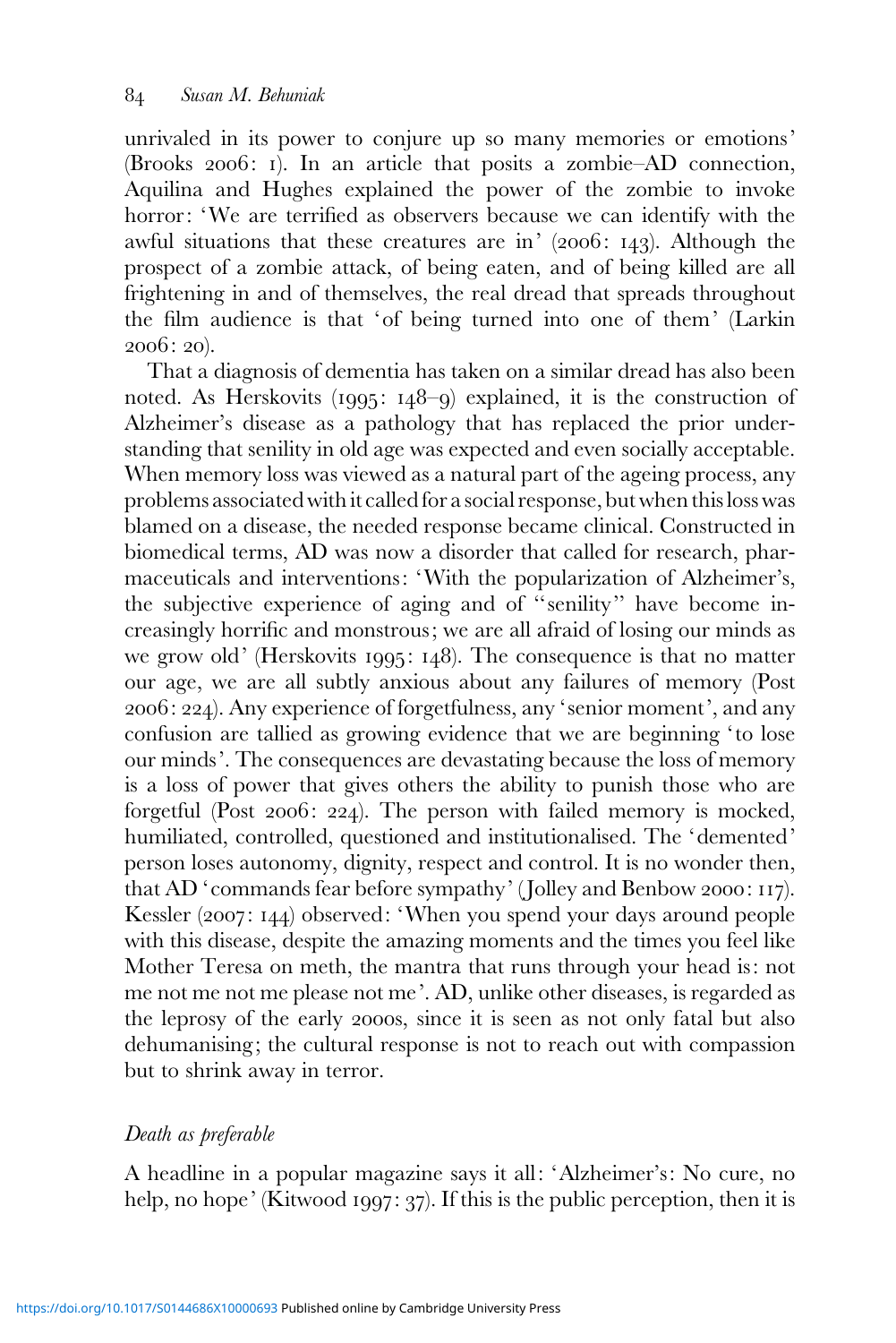no wonder that death is preferable. This trope is ever-present in zombie films and fiction; the living make pacts to shoot each other and even to kill themselves rather than allow the infected to make them into zombies (Larkin 2006: 20). For instance, in Max Brooks's novel, *World War*  $\zeta$ , the American soldiers found they were incapable of shooting another soldier so they requisitioned 'L pills' – lethal pills to take should they risk being infected (Brooks 2006: 294). 'It wasn't long before they began to kill themselves in groups, all those who'd been bitten in a battle gathering at the field hospital to synchronize the moment when they would all pull the trigger' (2006: 296).

In the AD literature, the theme of 'better dead than get AD' is also present. Patient Diana McGowin (1993: 105) wrote: 'I could well understand the desperation of those with serious illnesses who had ended their lives out of fear and uncertainty about the future'. A patient called 'Bea' said, 'I've hoped for a long time now that God would take me' (Snyder 1999: 30). Scholars Aquilina and Hughes (2006: 144) wrote that people have asked for and been assisted in committing suicide when they fear or have had such a diagnosis. Perhaps the most famous case of an AD suicide was that of Jane Adkins, who at 54 years of age was in the early stages of her disease and chose to end her life with the aid of Dr Jack Kevorkian (Herskovits 1995: 155). A pop culture depiction is also revealing. William Shatner's character Denny Crane, from the television series Boston Legal, feared the diagnosis of AD so much that he preferred to call his condition 'mad cow'. It is a telling commentary when that infectious, degenerative, and often fatal disease could carry with it less of a stigma than AD (see Basting's  $(2009: 61-6)$ ) different interpretation of this show). And it is a destructive social construction, indeed, that would make death preferable to a life lived with AD.

## Discussion and conclusion

Whether used inadvertently, as metaphor, or as a consciously chosen descriptor, the social construction of people with AD as zombies is a destructive representation of AD because it invites and supports the oppression of human beings by encouraging fear and disgust. An attribute of the zombie trope is that AD is viewed not primarily as a disease but a lethal threat at both the individual and social levels. Individuals who have AD, or who provide care to those who have it, or who live in fear of the diagnosis, are concerned not only about the medical meaning of the disease, but also about social responses to it. As Susan Wendell noted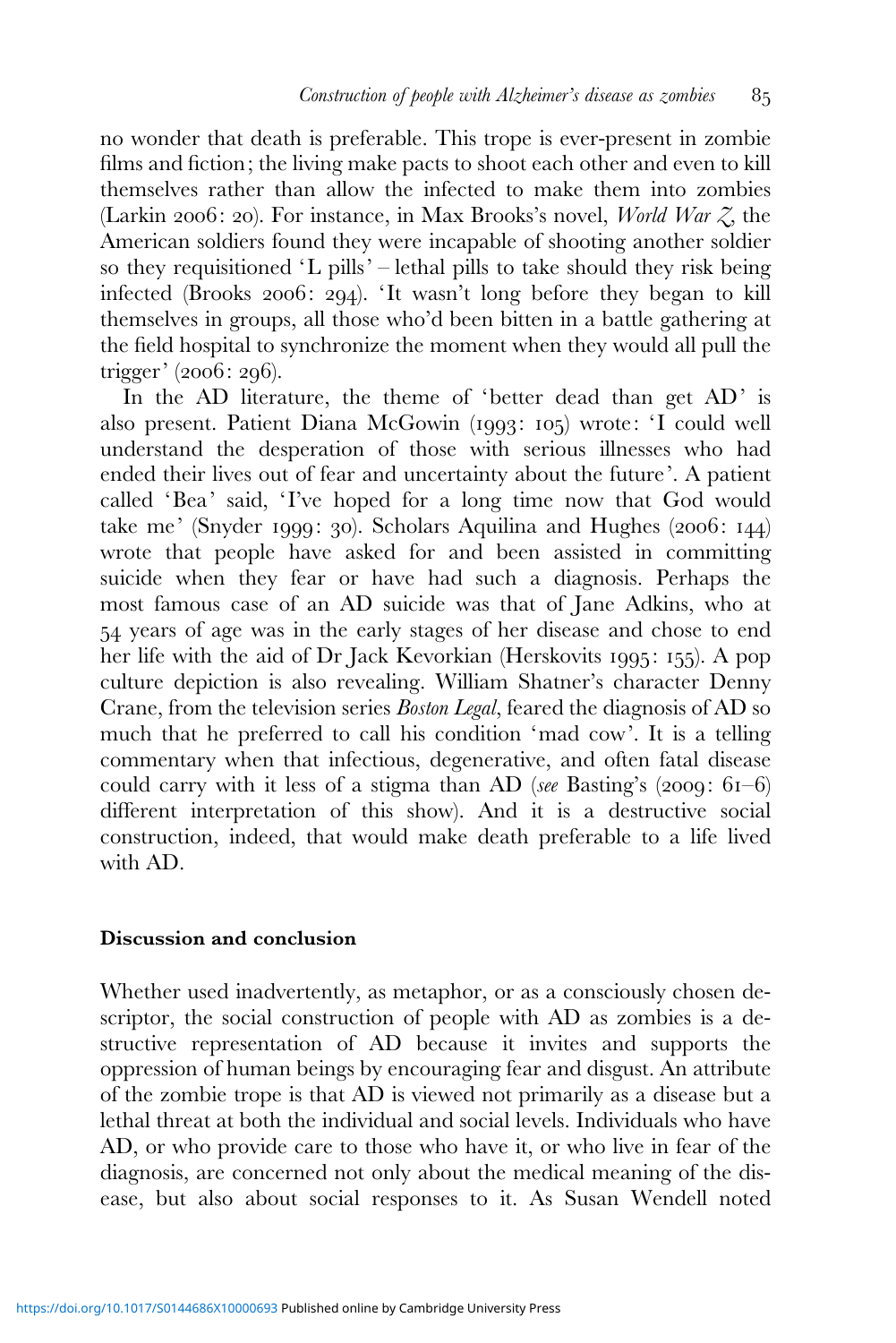regarding the inability of able-bodied people to identify with those who are physically disabled:

Something more powerful than being in a different body is at work. Suffering caused by the body, and the inability to control the body, are despised, pitied and above all, feared. This fear, experienced individually, is also deeply embedded in our culture. (1989: 112)

Will those with AD be sympathetically viewed as fully human, worthy of respect, and deserving of compassionate social support, or feared as already dead, lacking in dignity and a costly burden? Such fears are fanned rather than damped down by a metaphor that evokes disgust – a reaction of deep aversion that constitutes 'a fundamental refusal of another person's full humanity' (Nussbaum 2010: xiii). As an object of disgust, the person with AD is viewed as a 'loathsome contaminant to the body politic' (2010: xiii) and as such becomes vulnerable to targeting and subordination  $(2010: xy).$ 

Thus constructed as 'other', people with AD are in danger because the zombie metaphor clearly delineates between those who are 'afflicted' and the rest of society. This differentiation makes it possible, even justifiable, to socially marginalise those regarded as 'other', to render them politically invisible, and to use law to discriminate against them. While it is possible that those termed 'others' may evoke sympathy, empathy is not possible when a feeling of kinship has been destroyed (Wendell 1989: 104). In the case of the zombification of those with AD, the possibility is even worse – not only a lack of empathy but also no sympathy as such virtues are overcome by the dual reactions of revulsion and terror. The zombie trope, then, enflames disgust while undermining its two antidotes – respect and sympathy – thus making it difficult for 'imaginative and emotional participation in the lives of others' (Nussbaum 2010: xix). As Anne Davis Basting put it:

I don't pretend that we can eliminate the fear of dementia. We are human, after all. We can, though, learn to feel more than fear. We can learn to feel and act with respect and compassion and to believe in purpose for those with dementia and those who love and care for them. (2009: 11)

The zombie metaphor also endangers patients with AD since it sets them at odds with the notion of death with dignity or, to be more accurate, life with dignity. The euthanasia movement, having evolved through several names and now commonly referred to as the Death with Dignity Movement (Marker and Smith 1996), maintains as a core value the right of people to end their lives in a dignified manner. Within this framework, the question can then be posed as to whether it is possible to be socially constructed as a zombie and still be viewed as a person with dignity, or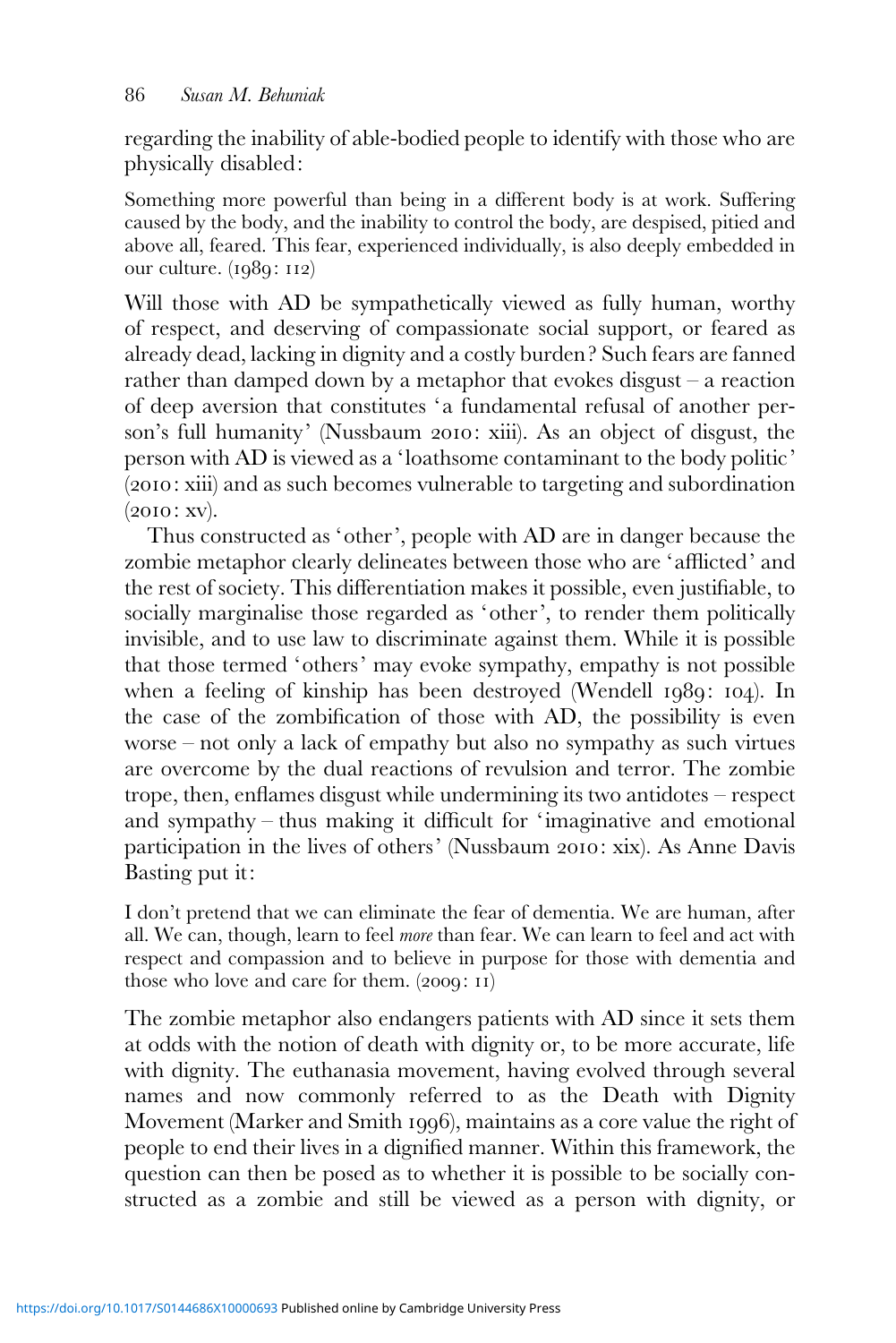whether the zombie trope as applied to people with AD supports an ideology of eugenics. For example, in Judge Reinhardt's opinion for the US 9th Court of Appeals (Compassion in Dying v. Washington 1996), which determined that a due process liberty interest supports a qualified right to physician-assisted suicide, he wrote: 'A competent terminally ill adult, having lived nearly the full measure of his life, has a strong liberty interest in choosing a dignified and humane death rather than being reduced at the end of his existence to a childlike state of helplessness, diapered, sedated, incontinent'. Could a competent adult, then, write an advance directive that chooses physician-assisted suicide should advanced dementia occur? Disability scholars who critique practices such as physician-assisted suicide as discriminatory argue that, ' oppressive attitudes toward disability distort the possibility of unbiased free choice' (Garland-Thomson 2002: 16). When a person falls outside the realm of 'normalcy' she or he is rendered not only different but 'less than' human.

As negative as the zombie trope is, it is difficult to fight or to resist. Despite what should be the apparent absurdity of using a fictionalised plague of hoards of the flesh-eating undead as a way to conceptualise a devastating disease, it continues to resonate with scholars, care-givers and even people with AD. Given this, one way to undermine the zombie metaphor is to adopt an approach suggested, quite improbably, by zombie films themselves. An inherent difference between zombies and people with AD is that Romero's zombies are autonomous creatures while people with AD are dependent human beings. In fact, what makes zombies capable of their grotesque actions is what Fine and Glendinning (2005:  $615$ ) called a ' relational autonomy' that is so exaggerated that they feel nothing for anyone. Zombies are not only independent but also totally lack any sort of human connection and human emotion – illustrating Nussbaum's point about how disgust flourishes in an environment that lacks both sympathy and respect. In contrast, people with AD are dependent on others, and elicit as well as experience emotional responses. Therefore, resistance to the zombie trope may be strengthened by emphasis on a kind of dependence that is built on sympathy and respect.

'Dependency' is a contested term that can imply burdensomeness, a lack of agency and an inferior position of power (Fine and Glendinning 2005). The common acceptance of this problematic interpretation is found in data from Oregon, where physician-assisted suicide has been legally practised since 1998, which indicate that the most common concern of terminally-ill patients is not untreated pain but loss of autonomy (Oregon Department of Health Services 2009). Still, dependency has other more positive connotations: as connectedness among people, as inevitable in the lifecourse, and as experienced as mutual interdependency (Fine and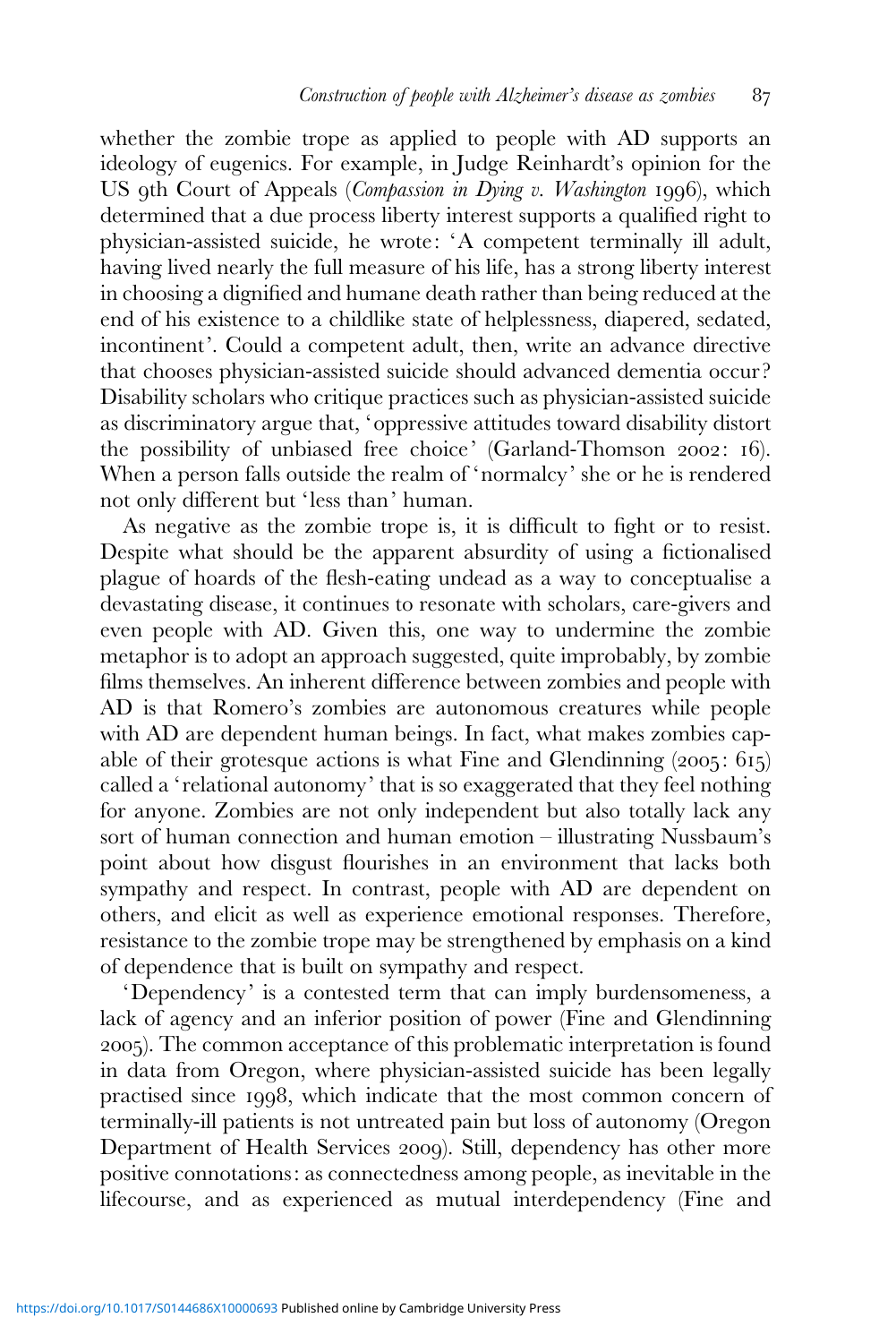Glendinning 2005; see also Baltes 1996; Kittay 1999; Tronto 1993). What may help to dislodge the zombie metaphor, then, is to replace a 'minoritising' view of AD with a 'universalising view' (Sedgwick 1990). In this perspective, AD is not constructed as a disease of the unfortunate few but as a disease that affects us all. This point is echoed in zombie scholarship: 'in a literal sense, we are *all*, as living beings, "Undead"' (Greene and Mohammad 2006: xiii). Given this, the constituency needed for advancing socially-compassionate responses to those with AD should not be limited to those most affected, but expanded to include all of society. Thus understood, AD is no longer a private problem but a social issue. Only in this way will what Nussbaum (2010: xviii) calls a 'politics of disgust' be replaced by a 'politics of humanity'.

The understanding that it is connectedness and mutual interdependence that makes us human is echoed in of all places the 2009 film Zombieland. After joining forces with three other people to survive a zombie outbreak, the character named Columbus states at the end of the film that what made their survival possible was that they had each other. He concludes, 'Without other people, well, you might as well be a zombie'. Just as strong human connections are the key to fighting zombies, such respect and sympathy are certainly required to contend with AD. Such a stance would make the application of the zombie metaphor to people with AD not only impolitic but also unthinkable.

### Acknowledgements

An earlier version of this article was presented at the Western Political Science Association's 2009 annual meeting. In revising I benefited from the comments of Professor Daniel Engster of the University of Texas at San Antonio, and the two anonymous reviewers. My thanks to Inga H. Barnello, social science reference librarian, and my student aide Jenna Newburg for tracking down sources that eluded me.

#### References

Anon. 1990. Elderly turned into 'zombies'. Nursing Standard, 14, 10, 6.

- Aquilina, C. and Hughes, J. C. 2006. The return of the living dead: agency lost and found ? In Hughes, J. C., Louw, S. J. and Sabat, S. R. (eds), *Dementia: Mind, Meaning, and the* Person. Oxford University Press, Oxford, 143-61.
- Ayoub, N. C. 2006. Gospel of the living dead: George Romero's visions of hell on earth. Chronicle of Higher Education, 53, 11, 18.
- Badley, L. 1995. Film, Horror, and the Body Fantastic. Greenwood, Westport, Connecticut.

Baher, J. 2004. Caring for the 'living dead'. Nursing Spectrum, 8, 13, 23.

Baker, B. 2007. Old Age in a New Age: The Promise of Transformative Nursing Homes. Vanderbilt University Press, Nashville, Tennessee.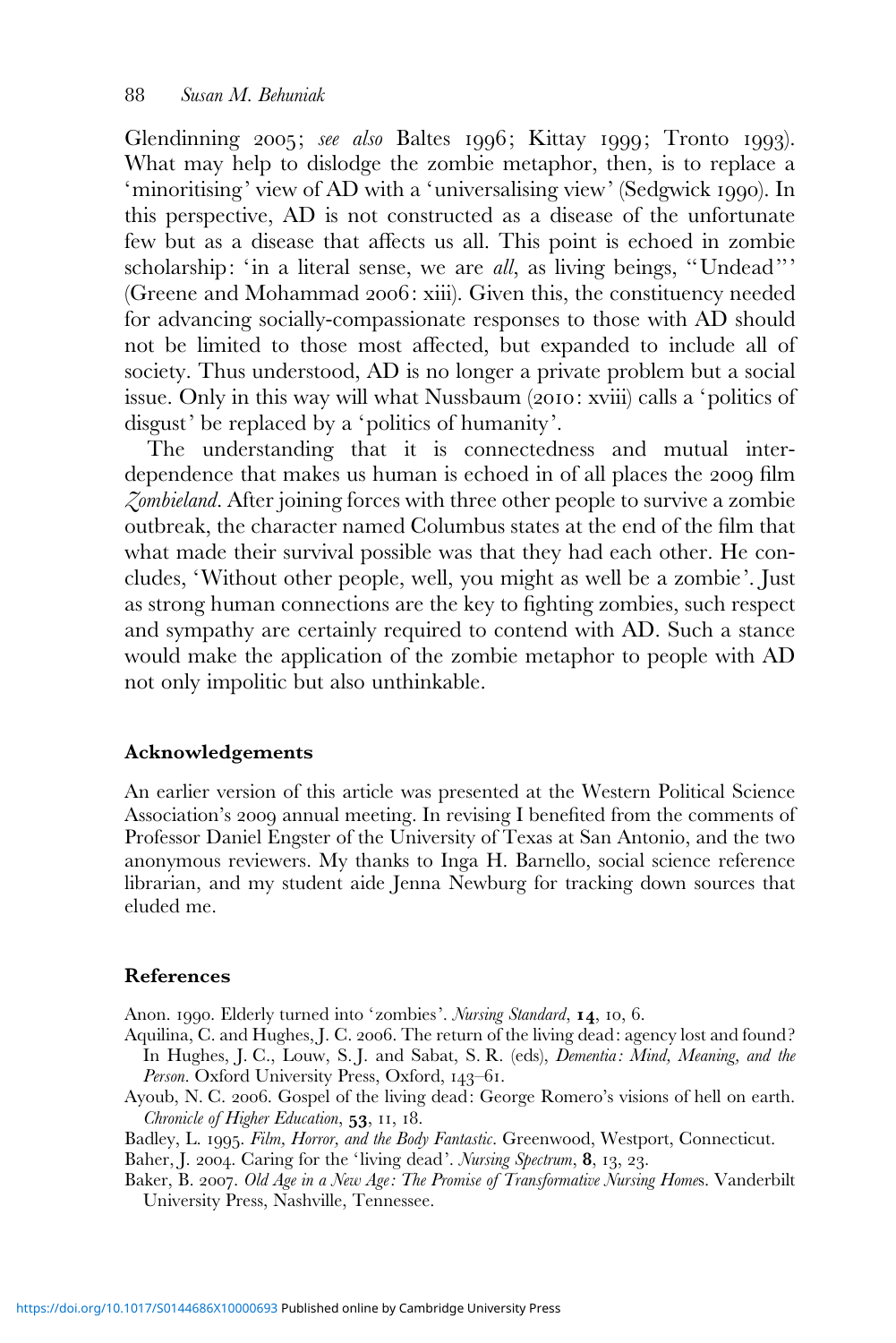- Baltes, M. 1996. The Many Faces of Dependency in Old Age. Cambridge University Press, Cambridge.
- Bar-Tal, D. 1989. Delegitimization: the extreme case of stereotype. In Bar-Tal, D., Graumann, C. F., Kruglanski, A. W. and Stroebe, W. (eds), Stereotyping and Prejudice: Changing Conceptions. Springer-Verlag, New York, 169–82.
- Basting, A. D. 2009. Forget Memory: Creating Better Lives for People with Dementia. Johns Hopkins University Press, Baltimore, Maryland.
- Benbow, S. M. and Reynolds, D. 2000. Challenging the stigma of Alzheimer's disease. Hospital Medicine,  $61$ , 3, 174-7.
- Berger, P. L. and Luckmann, T. 1966. The Social Construction of Reality: A Treatise in the Sociology of Knowledge. Anchor Books, New York.
- Boon, J. A. 2007. Ontological anxiety made flesh: the zombie in literature, film and culture. In Scott, N. (ed.), Monsters and the Monstrous: Myths and Metaphors of Enduring Evil. Rodopi, Amsterdam, 33–43.
- Brookmeyer, R. 2007. Alzheimer's Disease to Quadruple Worldwide by 2050. Video interview, 10 June. Johns Hopkins Bloomberg School of Public Health website, Baltimore, Maryland. Available online at http://www.jhsph.edu/publichealthnews/press\_ releases/2007/brookmeyer\_alzheimers\_2050.html [Accessed 20 July 2010].
- Brooks, M. 2006. World War Z: An Oral History of the Zombie War. Crown Publishers, New York.
- Broyles, F. 2006. Coach Broyles' Playbook for Alzheimer's Caregivers: A Practical Tips Guide. University of Arkansas, Fayetteville, Arkansas.
- Bruce, A. 2010. Night of the texting undead; accidents involving so-called 'Zombie Texters' on the rise. Here (St John, New Brunswick, Canada), 4 February, A33.
- Burg, B. 1972. Can they quote AJN as stating, 'brain-damaged are living dead'? *American* Journal of Nursing, 72, 11, 1992.
- Carroll, S. 2006. Review of World War Z: An Oral History of the Zombie War Audio Book. Strange Horizons, 31 October. Available online at http://www.strangehorizons.com/reviews/ 2006/10/world\_war\_z\_an\_.shtml [Accessed 26 July 2010].
- Cohen, D. and Eisdorfer, C. 1986. Alzheimer's Disease: The Loss of Self. Norton, New York.
- Compassion in Dying v. Washington, United States Court of Appeal, Washington DC, 79 F.3d 790 (9th Cir. 1996).
- Cooney, E. 2004. Death in Slow Motion: A Memoir of a Daughter, Her Mother, and the Beast Called Alzheimer's. Harper Perennial, New York.
- Cruickshank, M. 2003. Learning to be Old: Gender, Culture, and Aging. Rowman and Littlefield, Lanham, Maryland.
- Cruz, G. 2006. Book Review: World War Z. Entertainment Weekly, 15 September.
- Davidson, A. 2006. A Curious Kind of Widow: Loving a Man with Advanced Alzheimer's. Daniel and Daniel, McKinleyville, California.
- DeBaggio, T. 2002. Losing My Mind: An Intimate Look at Life with Alzheimer's. Free Press, New York.
- Dendle, P. 2007. The zombie as barometer of cultural anxiety. In Scott, N. (ed.), Monsters and the Monstrous: Myths and Metaphors of Enduring Evil. Rodopi, Amsterdam, 45–57.
- Dresser, R. 1995. Dworkin on dementia: elegant theory, questionable policy. *Hastings Center Report*, **25**, 6, 32–8.
- Dunkle, R. M. 1995. Beyond appearances: caring in the land of the living dead. *Journal of* Christian Nursing,  $12$ ,  $3$ ,  $4-6$ .
- Fine, M. and Glendinning, C. 2005. Dependence, independence or inter-dependence? Revisiting the concepts of 'care' and 'dependency'. Ageing  $\mathcal{C}$  Society, 25, 4, 601–21.
- Fontana, A. and Smith, R. W. 1989. Alzheimer's disease victims: the 'unbecoming' of self and the normalization of competence. Sociological Perspectives, 32, 1, 35–46.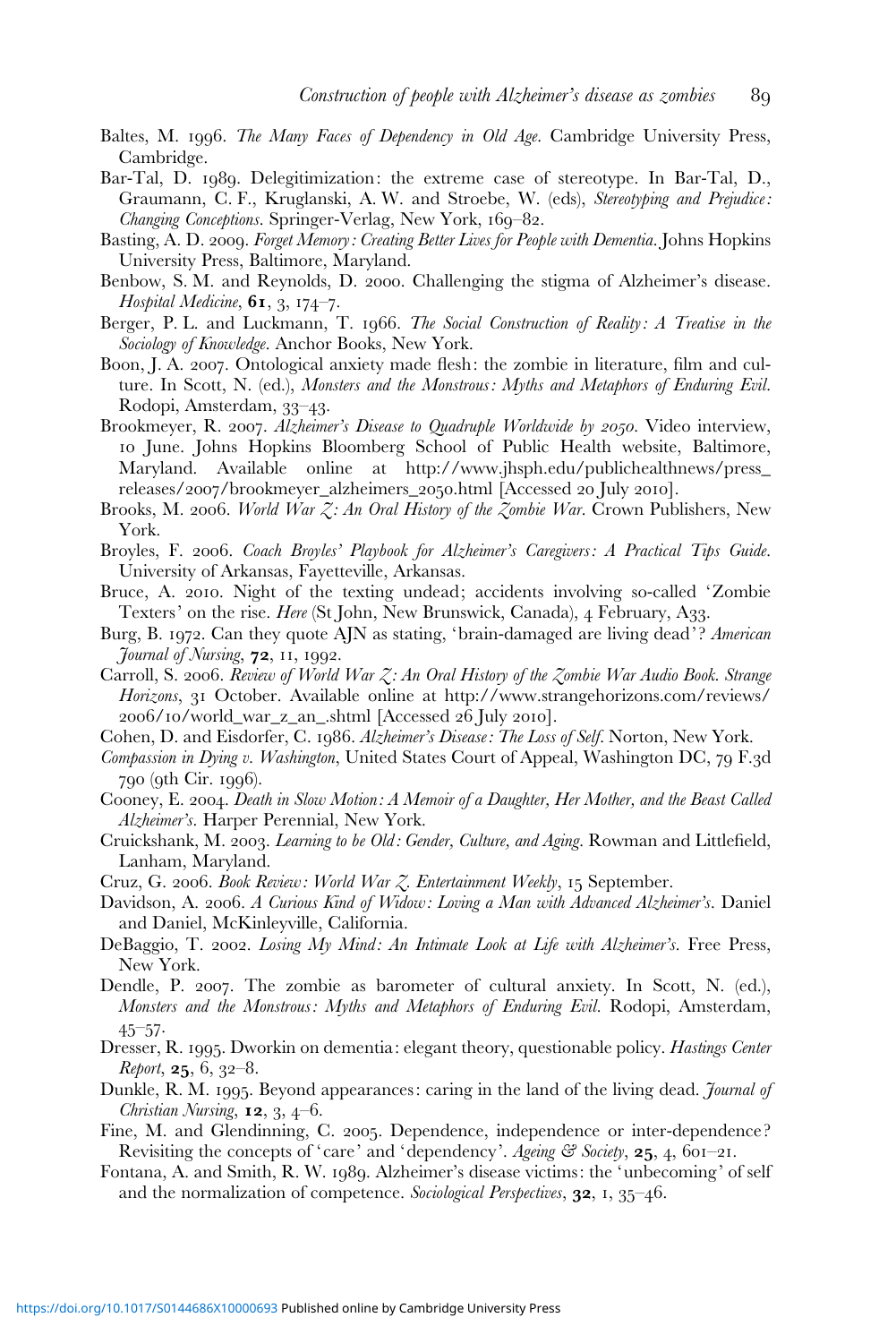- Fox, P. 1989. From senility to Alzheimer's disease: the rise of the Alzheimer's disease movement. Milbank Quarterly, 67, 1, 58-102.
- Franzen, J. 2001. My father's brain. The New Yorker,  $77, 26, 80$ -91.
- Garland-Thomson, R. 2002. Integrating disability, transforming feminist theory. NWSA (National Women's Studies Association)  $\tilde{\tau}$ ournal, 14, 3, 1–32.
- Goffman, E. 1963. Stigma: Notes on the Management of Spoiled Identity. Prentice Hall, Englewood Cliffs, New Jersey.
- Grahame-Smith, S. 2009. Pride and Prejudice and Zombies. Quirk, San Francisco.
- Greene, R. and Mohammad, K. S. 2006. (Un)dead (un)certainties. In Greene, R. and Mohammad, K. S. (eds), *The Undead and Philosophy: Chicken Soup for the Soulless*. Open Court, Chicago, Illinois, xiii–xvi.
- Grossman, L. 2009. Zombies are the new vampires. Time, 9 April. Available online at http://www.time.com/time/magazine/article/0,9171,1890384,00.html [Accessed 19 February 2009].
- Gunn, J. and Treat, S. 2005. Zombie trouble: a propaedeutic on ideological subjectification and the unconscious. Quarterly Journal of Speech,  $g_1$ , 2, 144–74.
- Harper, S. 2002. Zombies, malls, and the consumerism debate: George Romero's Dawn of the Dead. Americana: Journal of American Popular Culture, 1, 2. Available online at http:// www.americanpopularculture.com/journal/articles/fall\_2002/contents.htm [Accessed 3 February 2009].
- Harré, R. and Moghaddam, F. M. 2003. Introduction: the self and others in traditional psychology and in positioning theory. In Harré, R. and Moghaddam, F. M. (eds), The Self and Others: Positioning Individuals and Groups in Personal, Political, and Cultural Contexts. Praeger, Westport, Connecticut, 1–12.
- Herrick, C. A., Pearcey, L. G. and Ross, C. 1997. Stigma and ageism: compounding influences in making an accurate mental health assessment. *Nursing Forum*, **32**, 3, 21–6.
- Herskovits, E. 1995. Struggling over subjectivity debates about the ' self' and Alzheimer's disease. Medical Anthropology Quarterly, **9**, 2, 146–64.
- Higashi, S. 1990. Night of the Living Dead: a horror film about the horrors of the Vietnam era. In Dittmar, L. and Michaud, G. (eds), From Hanoi to Hollywood: The Vietnam War in American Film. Rutgers University Press, Piscataway, New Jersey, 175–88.
- Higgins, A. 2010. Have we become posthuman digital zombies? Pittsburgh Post-Gazette, 24 January, B1.
- Hughes, J. C., Louw, S. J. and Sabat, S. 2006. Seeing whole. In Hughes, J. C., Louw, S. J. and Sabat, S. (eds), Dementia: Mind, Meaning, and the Person. Oxford University Press, Oxford,  $I=39$ .
- Johnson, H., Bouman, W. P. and Pinner, G. 2000. Dementia: on telling the truth in Alzheimer's disease: a pilot study of current practice and attitudes. International Psychogeriatrics,  $12$ ,  $2$ ,  $221-9$ .
- Jolley, D. J. and Benbow, S. M. 2000. Stigma and Alzheimer's disease: causes, consequences and a constructive approach. *International Journal of Clinical Practice*,  $54$ , 2, 117–9.
- Kessler, L. 2007. Dancing with Rose: Finding Life in the Land of Alzheimer's. Viking, New York.
- Kittay, E. F. 1999. Love's Labor: Essays on Women, Equality, and Dependency. Routledge, New York.
- Kitwood, T. 1990. The dialectics of dementia: with particular reference to Alzheimer's disease. Ageing  $\mathcal{C}$  Society, **10**, 177–96.
- Kitwood, T. 1997. Dementia Reconsidered: The Person Comes First. Open University Press, Philadelphia, Pennsylvania.
- Kontos, P. 2003. 'The painterly hand': embodied consciousness and Alzheimer's disease. Journal of Aging Studies, 17, 151–70.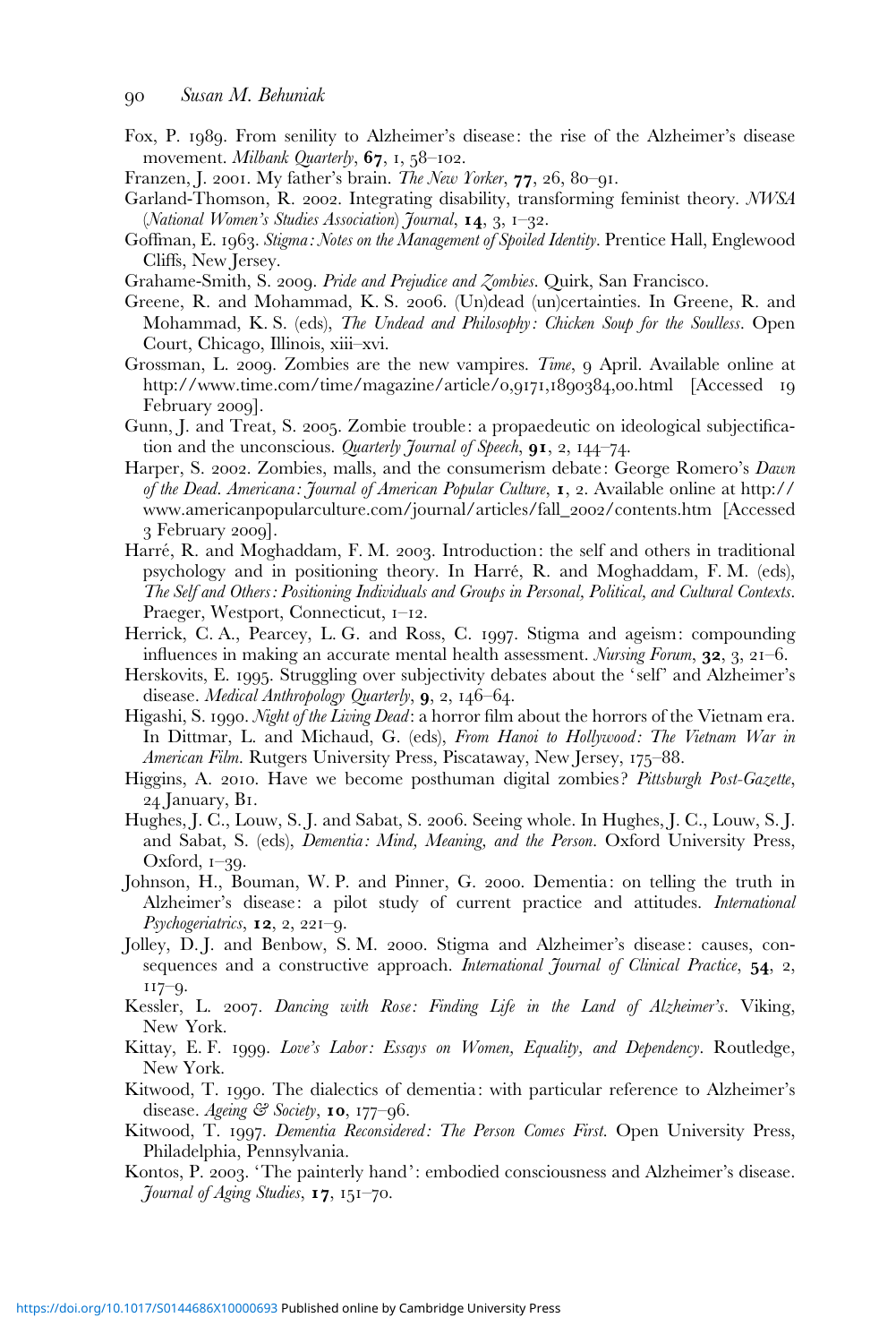- Kuhse, H. 2001. Some reflections on the problem of advance directives. In Thomasa, D. C., Weisstub, D. N. and Hervé, C. (eds), Personhood and Health Care. Kluwer Academic, Dordrecht, The Netherlands, 265–79.
- Larkin, W. S. 2006. Res corporealis: persons, bodies, and zombies. In Greene, R. and Mohammad, K. S. (eds), The Undead and Philosophy: Chicken Soup for the Soulless. Open Court, Chicago, Illinois, 15–26.
- Laurance, J. 2010. Scientists read the minds of the living dead. The Independent (London), 4 February, 16.
- Lushin, G. 1990. The Living Dead: Alzheimer's in America. National Foundation for Medical Research, Potomac, Maryland.
- Lyman, K. A. 1989. Bringing the social back in: a critique of the biomedicalization of dementia. The Gerontologist, 29, 5, 597–605.
- Macfarlane, M. 2008. 'RNA computer' creates zombie cells. Cosmos, 17 October. Availble online at http://www.cosmosmagazine.com/news/2258/rna-computer-createszombie-cells [Accessed 19 February 2010].
- Marker, R. and Smith, W. J. 1996. The art of verbal engineering. Duquesne Law Review, 35, 1, 81–107.
- Matthews, E. 2006. Dementia and the identity of the person. In Hughes, J. C., Louw, S. J. and Sabat, S. (eds), Dementia: Mind, Meaning, and the Person. Oxford University Press, Oxford, 163–77.
- McGowin, D. F. 1993. Living in the Labyrinth: A Personal Journey Through the Maze of Alzheimer's. Delta, New York.
- Netten, A. 1993. A Positive Environment ? Physical and Social Influences on People with Senile Dementia in Residential Care. Ashgate, Aldershot, UK.
- Niehaus, I. 2007. Death before dying: understanding AIDS stigma in the South African low veld. Journal of Southern African Studies, 33, 4, 845-60.
- Nussbaum, M. C. 2010. From Disgust to Humanity: Sexual Orientation and Constitutional Law. Oxford University Press, New York.
- Oregon Department of Health Services (ODHS) 2009. Death with Dignity Act Annual Report. Table 1, ODHS, Salem, Oregon. Available online at http://www.oregon.gov/DHS/ ph/pas/ar-index.shtml [Accessed 12 March 2009].
- Paffenroth, K. 2006. Religious themes of George Romero's zombie movies. GOLEM, Spring. Available online at http://www.golemjournal.org/Spring06\_issue.htm [Accessed 6 June 2010].
- Phinney, A. and Chesla, C. A. 2003. The lived body in dementia. *Journal of Aging Studies*, 17,  $3, 283 - 99.$
- Post, S. G. 2006. Respectare: Moral respect for the lives of the deeply forgetful. In Hughes, J. C., Louw, S. J. and Sabat, S. (eds), Dementia: Mind, Meaning, and the Person. Oxford University Press, Oxford, 223–34.
- Rimsky, D. 2003. A Cautionary Tale. Customer review of Death in Slow Motion by E. Cooney. Amazon.com website, unpaginated. Available online at http://www.amazon.com/ Death-Slow-Motion-Daughter-Alzheimers/dp/B000GG4FHM/ref=sr\_1\_1?ie=UTF8&s= books&qid=1278178893&sr=1-1 [Accessed 13 March 2009].
- Robertson, A. 1991. The politics of Alzheimer's disease: a case study in apocalyptic demography. In Minkler, M. and Estes, C. L. (eds), Critical Perspectives on Aging: The Political and Moral Economy of Growing Old. Baywood, Amityville, New York, 135–50.
- Rogowski, S. 2008. Are we all zombies now ? Community Care, 1720, 1 May, 8.
- Russell, J. 2005. Book of the Dead: The Complete History of Zombie Cinema. FAB Press, Godalming, UK.
- Sabat, S. R. 2003. Malignant positioning and the predicament of people with Alzheimer's disease. In Harré, R. and Moghaddam, F. M. (eds), The Self and Others: Positioning